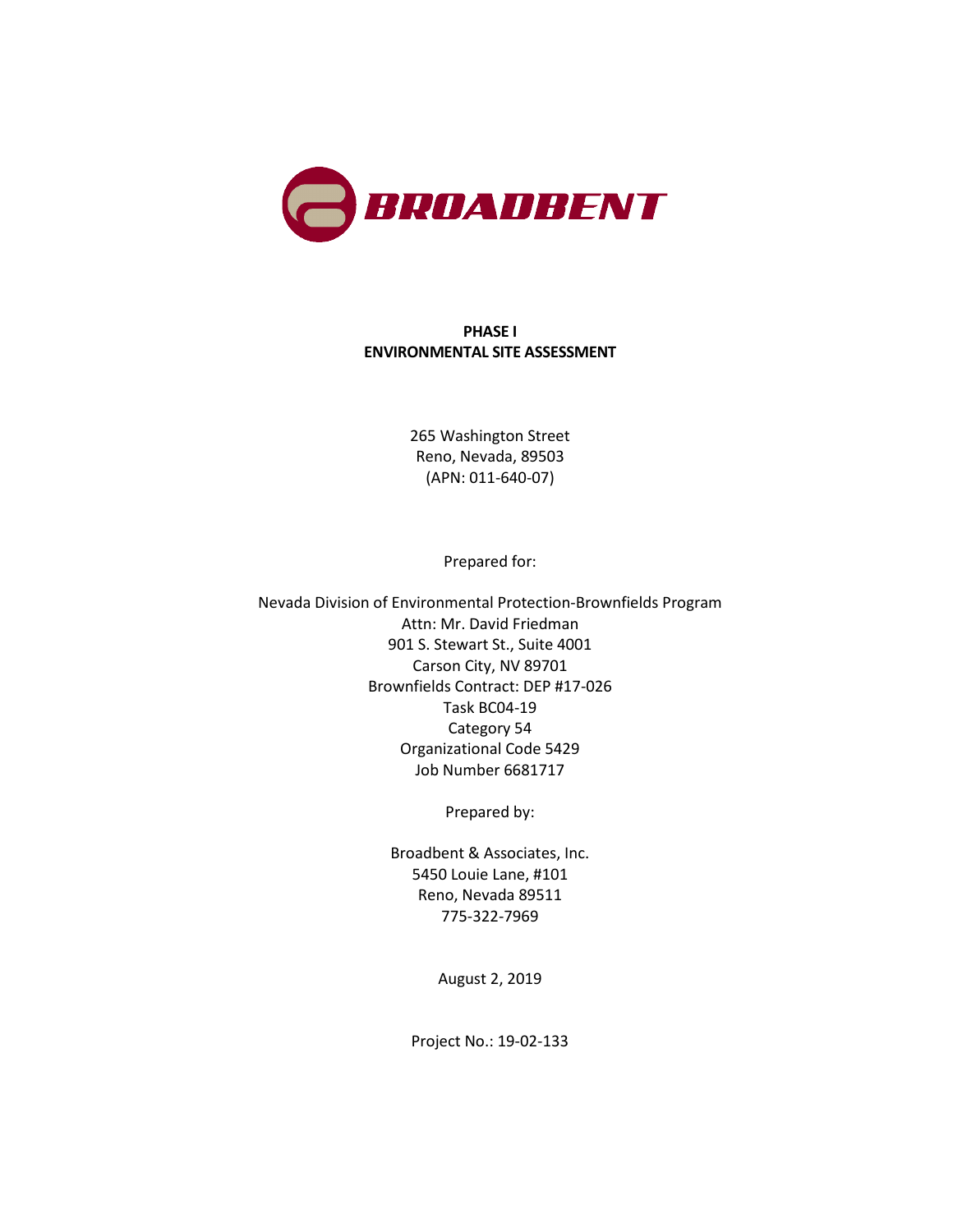

August 2, 2019 Project No: 19-02-133 Task BC04-19 Job Number 6681717

Nevada Division of Environmental Protection-Brownfields Program 901 S. Stewart St., Suite 4001 Carson City, NV 89701

Attn: Mr. David Friedman

RE: Phase I Environmental Site Assessment, 265 Washington St., (APN: 011-640-07) Reno, Nevada 89503.

Dear Mr. Friedman:

Attached is the report titled *Phase I Environmental Site Assessment,* 265 Washington St., (APN: 011-640-07), Reno, Nevada 89503. This report includes a description of activities performed and results obtained from the investigation.

Should you have questions regarding the work performed or results obtained, please do not hesitate to contact us.

Sincerely,

BROADBENT & ASSOCIATES, INC.

Brandon Reiff, PG, CEM #2300 (exp. 3/23/20) Senior Geologist

Enclosure: Phase I Environmental Site Assessment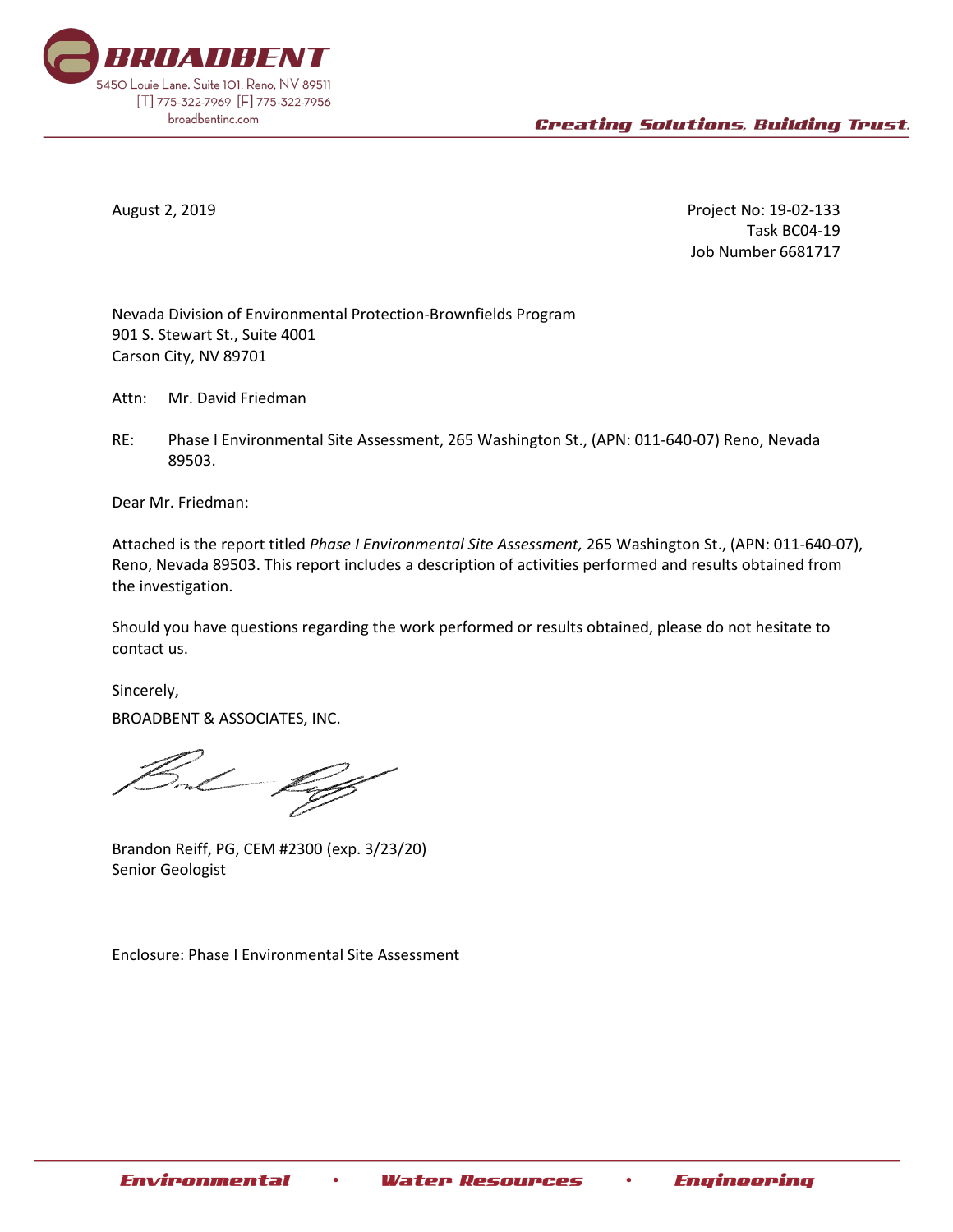# **Table of Contents**

| Section 1: |     |                                                                     |  |
|------------|-----|---------------------------------------------------------------------|--|
|            | 1.1 |                                                                     |  |
|            | 1.2 |                                                                     |  |
|            | 1.3 |                                                                     |  |
|            | 1.4 |                                                                     |  |
|            | 1.5 |                                                                     |  |
|            | 1.6 |                                                                     |  |
| Section 2: |     |                                                                     |  |
|            | 2.1 |                                                                     |  |
|            | 2.2 |                                                                     |  |
|            | 2.3 |                                                                     |  |
|            | 2.4 |                                                                     |  |
| Section 3: |     |                                                                     |  |
|            | 3.1 | Owner, Key Property Manager, or Occupant Provided Information 5     |  |
|            | 3.2 | Title Records, Environmental Liens or Activity and Use Limitations5 |  |
|            | 3.3 |                                                                     |  |
|            | 3.4 |                                                                     |  |
|            | 3.5 |                                                                     |  |
| Section 4: |     |                                                                     |  |
|            | 4.1 |                                                                     |  |
|            |     | 4.1.1                                                               |  |
|            |     | 4.1.2                                                               |  |
|            |     | 4.1.3                                                               |  |
|            | 4.2 |                                                                     |  |
|            | 4.3 |                                                                     |  |
|            | 4.4 |                                                                     |  |
|            |     | 4.4.1                                                               |  |
|            |     | 4.4.2                                                               |  |
|            |     | 4.4.3                                                               |  |
|            |     | 4.4.4                                                               |  |
|            | 4.5 |                                                                     |  |
| Section 5: |     |                                                                     |  |
|            | 5.1 |                                                                     |  |
|            | 5.2 | Hazardous Substance and Unidentified Substance Containers16         |  |
|            | 5.3 |                                                                     |  |
|            | 5.4 |                                                                     |  |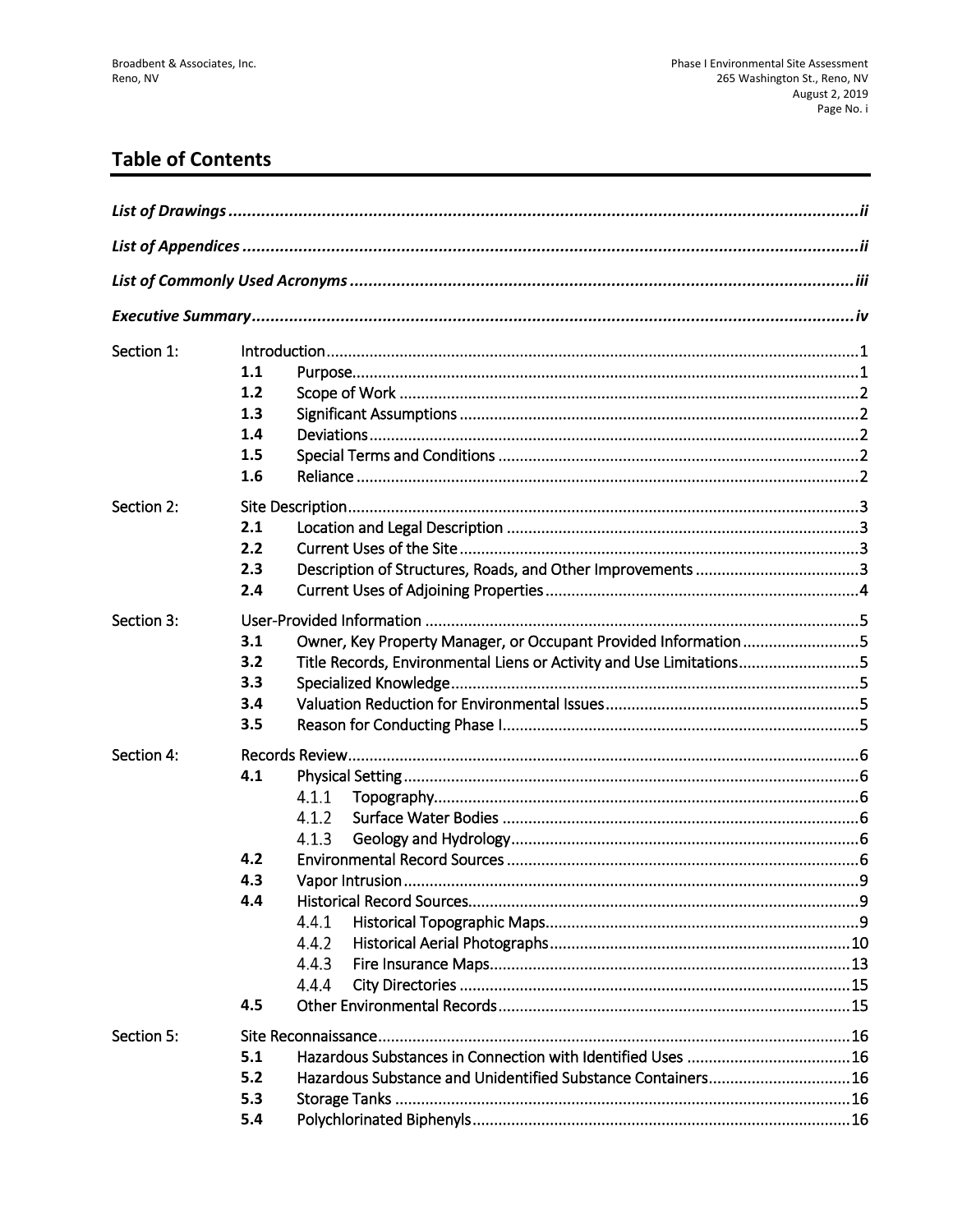|             | 5.5  |  |  |
|-------------|------|--|--|
|             | 5.6  |  |  |
|             | 5.7  |  |  |
|             | 5.8  |  |  |
|             | 5.9  |  |  |
|             | 5.10 |  |  |
|             | 5.11 |  |  |
| Section 6:  |      |  |  |
|             | 6.1  |  |  |
|             | 6.2  |  |  |
| Section 7:  |      |  |  |
| Section 8:  |      |  |  |
| Section 9:  |      |  |  |
| Section 10: |      |  |  |
| Section 11: |      |  |  |
| Section 12: |      |  |  |
|             |      |  |  |

### **List of Drawings**

- 1 Site Location Map
- 2 Property Location Map

### **List of Appendices**

- A Assessor's Parcel Map
- B User-Provided Information Questionnaire
- C Environmental Records Search Report
- D Historical Record Sources
- E Other Environmental Reports
- F Site Reconnaissance Photographs
- G Qualifications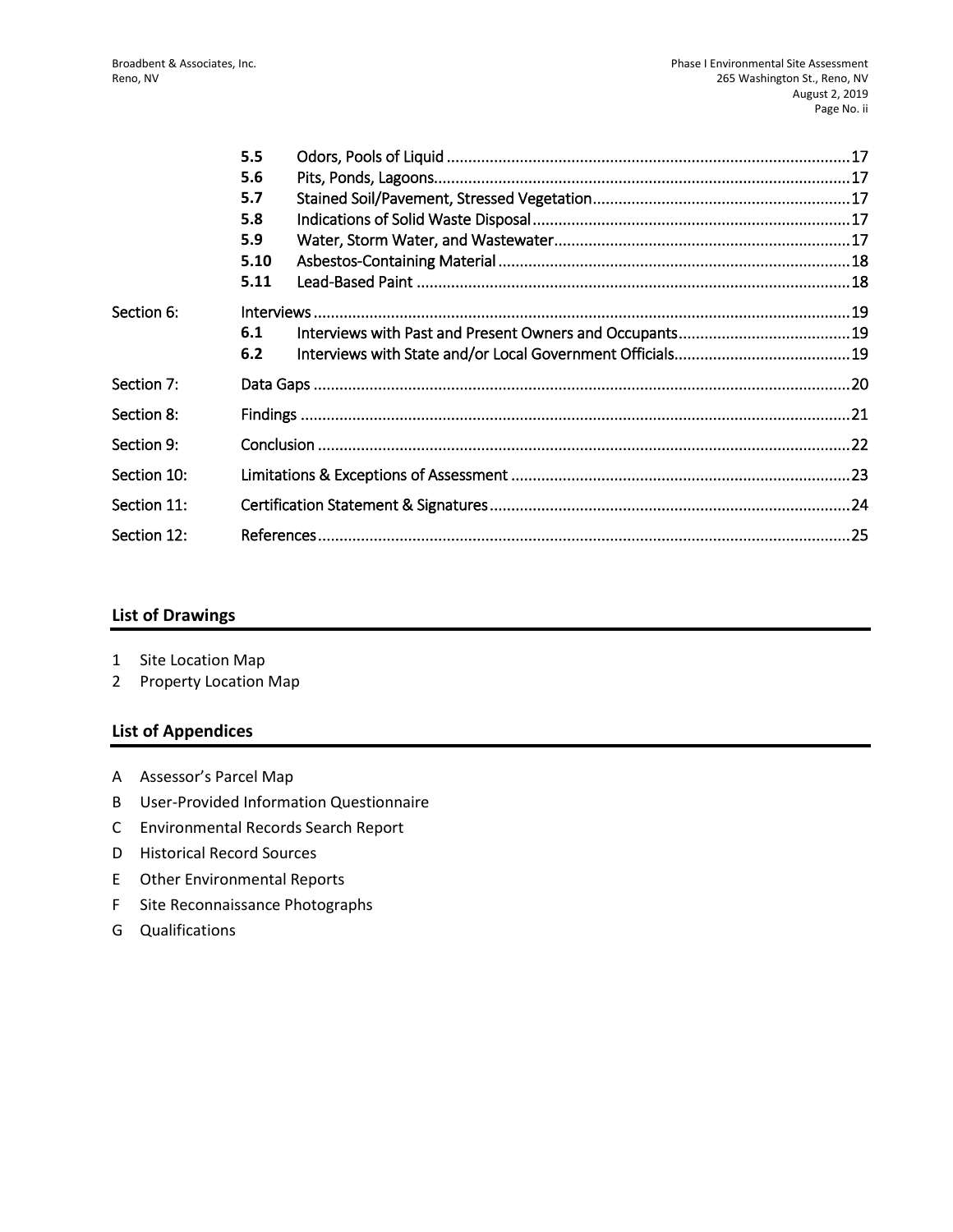### **List of Commonly Used Acronyms**

AAI – All Appropriate Inquiries APN – Assessor's Parcel Number AST – Aboveground Storage Tank ASTM – ASTM International Broadbent – Broadbent & Associates, Inc. CDL – Clandestine Drug Laboratory CERCLA – Comprehensive Environmental Response, Compensation, and Liability Act CFR – Code of Federal Regulations CREC – Controlled Recognized Environmental Condition EDR – Environmental Data Resources EMI – Emissions Inventory Data EPA – United States Environmental Protection Agency ESA – Environmental Site Assessment FID – Facility Inventory Database FINDS – Facility Index System FIFRA – Federal Insecticide, Fungicide and Rodenticide Act HAZNET – Hazardous Waste Facility & Manifest Database HREC – Historical Recognized Environmental Condition LF – Landfill LUST – Leaking Underground Storage Tank NDEP – Nevada Division of Environmental Protection NPL – National Priorities List PCB – Polychlorinated-biphenyls ppb – Parts per billion ppm – Parts per million PVC – polyvinyl chloride RCRA – Resource Conservation & Recovery Act RCRIS – Resource Conservation & Recovery Act Information System RDA – Redevelopment Agency REC – Recognized Environmental Condition SARA – Superfund Amendments and Reauthorization Act SLIC – Spills, Leaks, and Investigation Cleanups SCS – Soil Conservation Service SWEEPS – Statewide Environmental Evaluation and Planning System SWF – Solid Waste Facility SWRCY – Solid Waste Recycler Database TSCA – Toxic Substances Control Act USDA – United States Department of Agriculture USGS – United States Geological Survey UST – Underground Storage Tank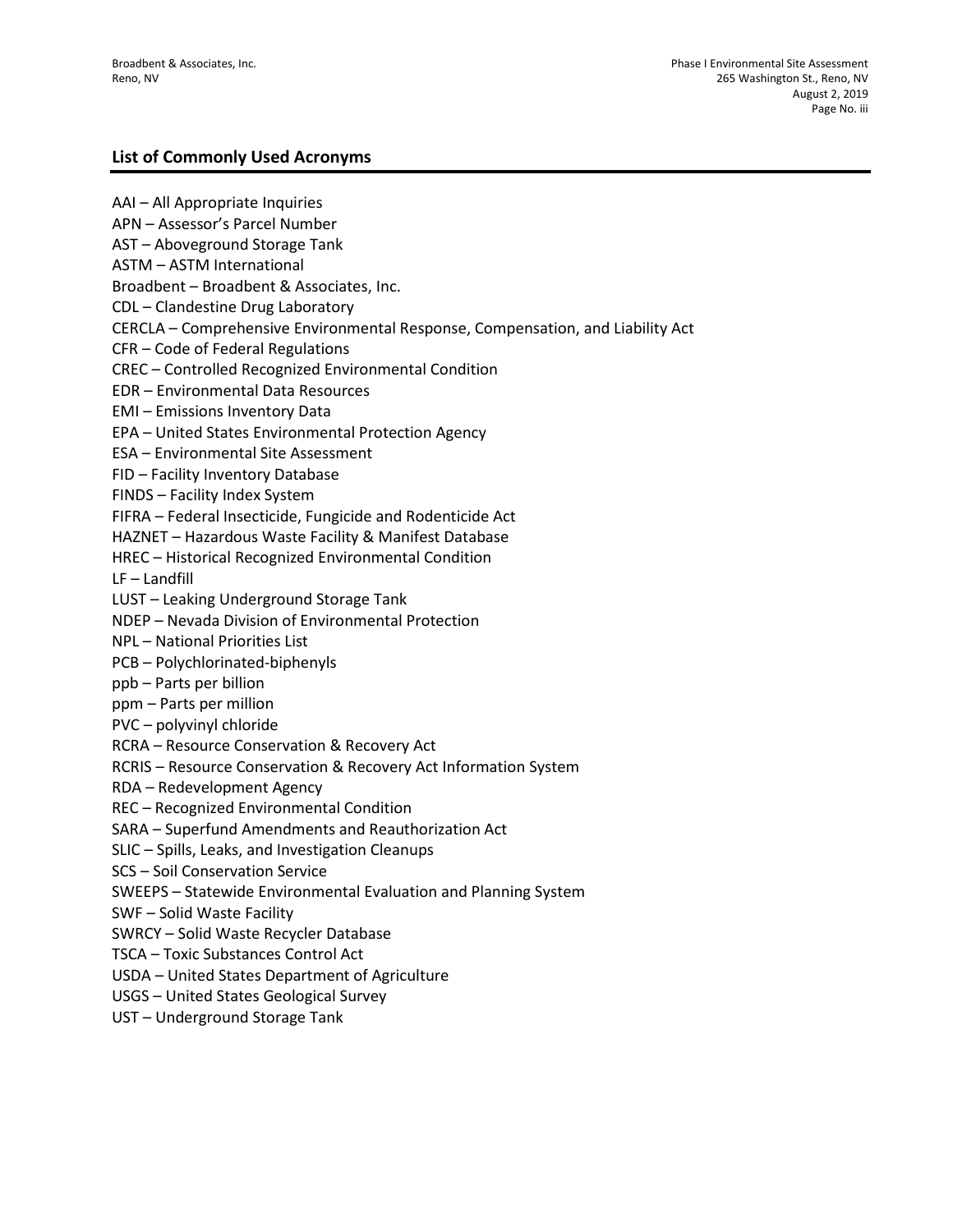### **Executive Summary**

To assist the City of Reno with their due diligence efforts, Broadbent & Associates, Inc. (Broadbent) has conducted this Phase I Environmental Site Assessment (ESA) on the real property located at 265 Washington St. (APN 011-640-07), Reno, Nevada, 89503. This ESA was conducted in conformance with the scope and limitations of ASTM Practice E1527-13: *Standard Practice for Environmental Site Assessments – Phase I Environmental Site Assessment Process*, and the United States Environmental Protection Agency (EPA) final rule contained within Code of Federal Regulations Volume 40 Part 312 – *Standards and Practices for All Appropriate Inquiries*. Exceptions to, or deletions from, this practice are described in Section 1 of this report. Use of the referenced ASTM Process is intended to satisfy requirements for conducting "all appropriate inquiries" (AAI) under the Comprehensive Environmental Response, Compensation and Liability Act (CERCLA).

This assessment has revealed recognized environmental conditions in connection with the Property. RECs associated with asbestos containing material (ACM) and lead based paint (LBP) are identified for the Property based on the following:

- Age of the building and the potential for presence of ACMs and/or LBP;
- Unknown condition of structural materials potentially containing ACMs and/or LBP; and
- Undetermined future use of the existing structure on the Property.

For ACM, should renovation and/or demolition activities be undertaken, then it is recommended that an Asbestos Demolition/Renovation Survey be completed and that all ACM that will be impacted by the demolition and/or renovation be properly abated to comply with federal and state regulations.

For LBP, it is recommended that any area to be disturbed be checked prior to disturbance to be in compliance with Nevada lead regulation requirements.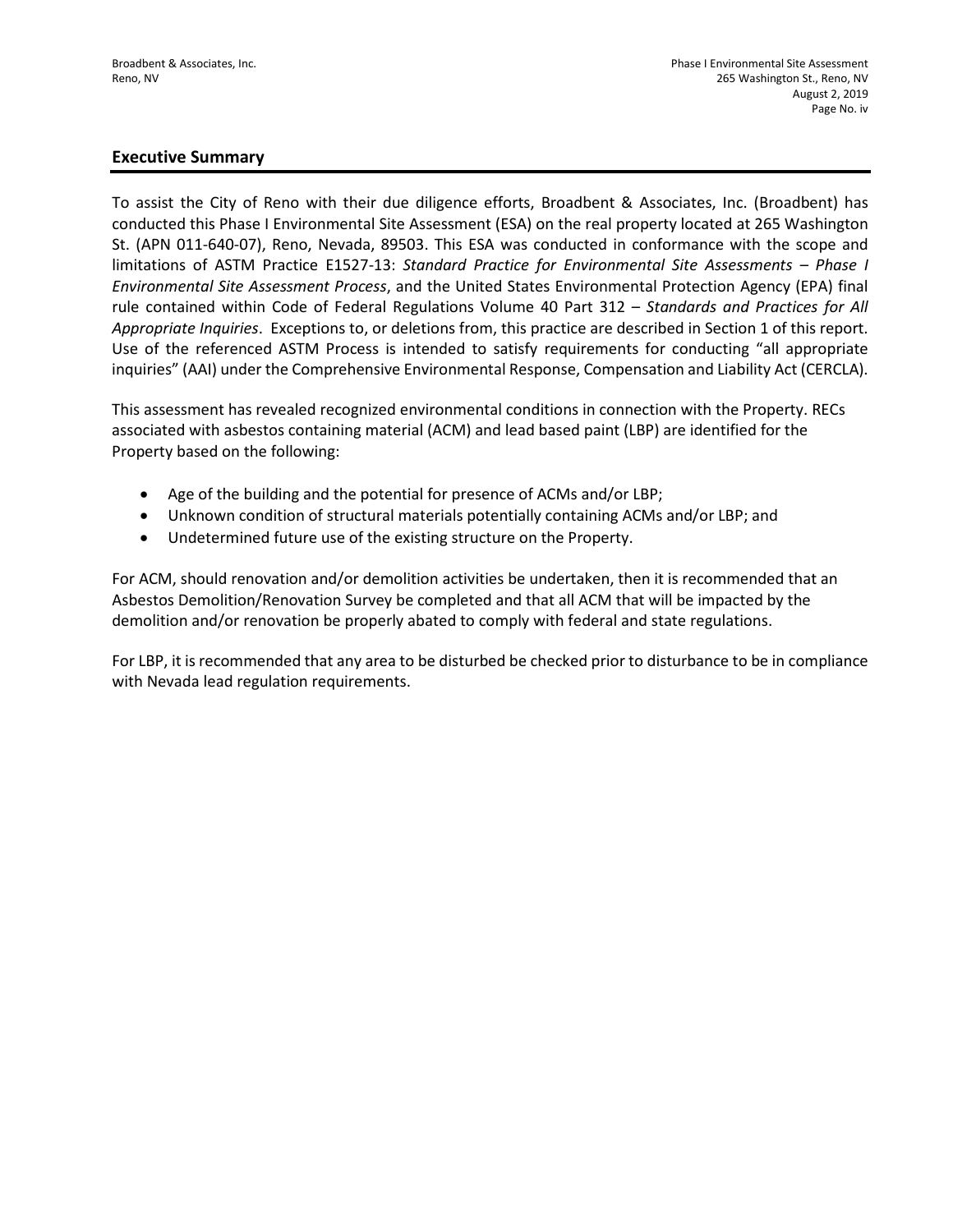## **Section 1: Introduction**

This section describes the purpose of and authorization for conducting this assessment. Also discussed are significant assumptions, deviations, special terms and conditions, and user reliance on this report.

### **1.1** Purpose

To assist the City of Reno with their due diligence efforts relative to the site located at 265 Washington St., (APN: 011-640-07) in Reno, NV (Property), Broadbent & Associates, Inc. (Broadbent) conducted an All Appropriate Inquiry Phase I Environmental Site Assessment (ESA) consistent with the ASTM International Standard E1527-13: *Standard Practice for Environmental Site Assessments – Phase I Environmental Site Assessment Process*, and the United States Environmental Protection Agency (EPA) final rule contained within Code of Federal Regulations (CFR) Volume 40 Part 312 – *Standards and Practices for All Appropriate Inquiries*  (AAI). The purpose of this due diligence investigation is to identify recognized environmental conditions (RECs), controlled recognized environmental conditions (CRECs), historical recognized environmental conditions (HRECs), and/or *de minimis* conditions as defined below.

A REC is defined by ASTM International as:

"The presence or likely presence of any hazardous substances or petroleum products in, on, or at a property: (1) due to release to the environment; (2) under conditions indicative of a release to the environment; or (3) under conditions that pose a material threat of a future release to the environment. *De minimis* conditions are not recognized environmental conditions."

A HREC is defined by ASTM International as:

"A past release of any hazardous substances or petroleum products that has occurred in connection with the property and has been addressed to the satisfaction of the applicable regulatory authority or meeting unrestricted use criteria established by a regulatory authority, without subjecting the property to any required controls (for example, property use restrictions, activity and use limitations, institutional controls, or engineering controls)."

A CREC is defined by ASTM International as:

"A recognized environmental condition resulting from a past release of hazardous substances or petroleum products that has been addressed to the satisfaction of the applicable regulatory authority (for example, as evidenced by the issuance of a no further action letter or equivalent, or meeting riskbased criteria established by regulatory authority), with hazardous substances or petroleum products allowed to remain in place subject to the implementation of required controls (for example, property use restrictions, activity and use limitations, institutional controls, or engineering controls)."

A *De Minimis* Condition is defined by ASTM International as:

"A condition that generally does not present a threat to human health or the environment and that generally would not be the subject of an enforcement action if brought to the attention of appropriate governmental agencies. Conditions determined to be *de minimis* conditions are not recognized environmental conditions nor controlled recognized environmental conditions."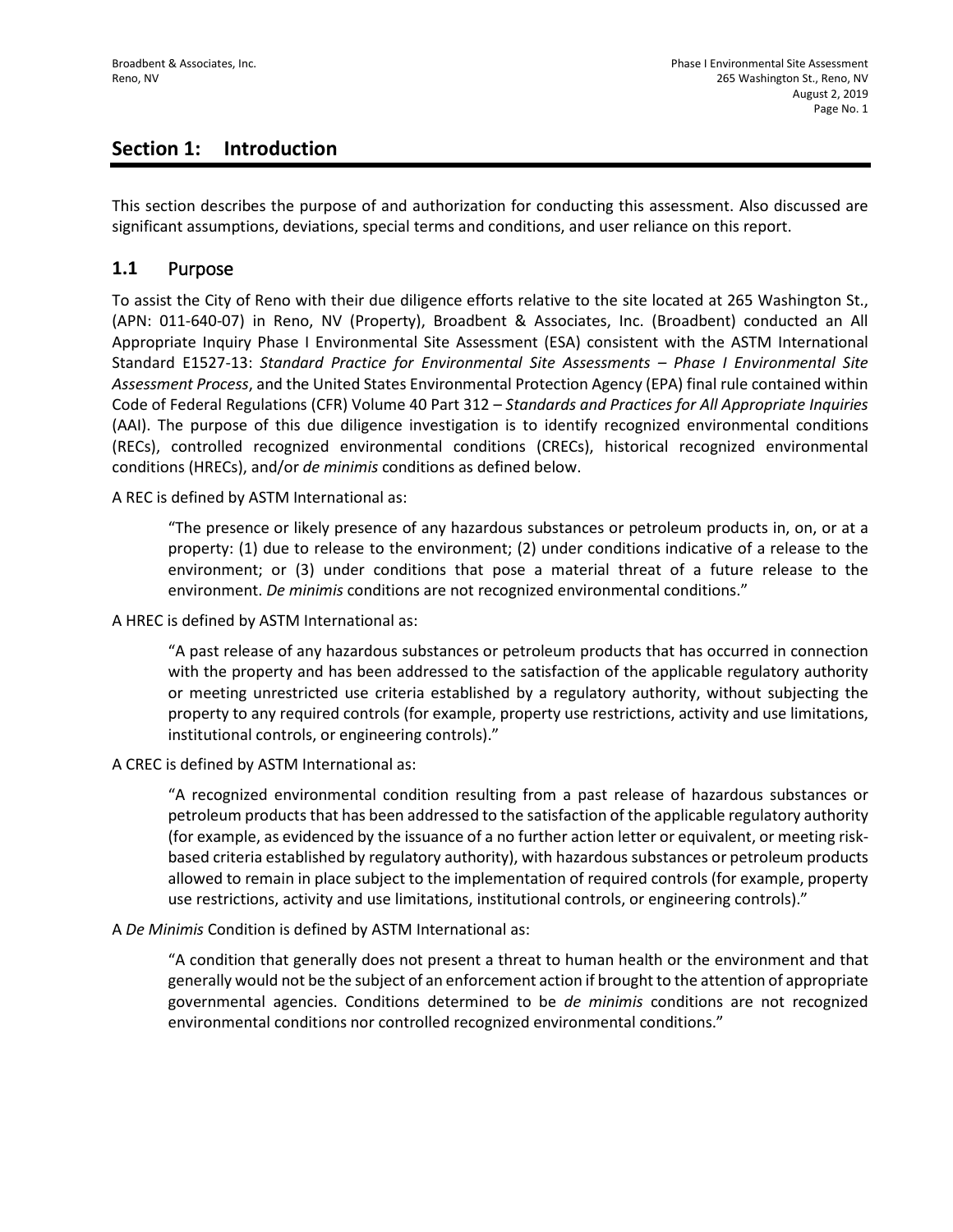# **1.2** Scope of Work

Various investigative methods were utilized to complete this ESA. Specific items accomplished include the following:

- Prepared a general site description
- Reviewed User-provided information
- Reviewed readily ascertainable environmental records
- Conducted a site reconnaissance
- Conducted interviews
- Identified data gaps (if present)
- Prepared this ESA report summarizing assessment results

### **1.3** Significant Assumptions

Conclusions stated in this report are based upon observations made by employees of Broadbent and also upon information provided by others. It is assumed that these observations and information are accurate. However, Broadbent cannot be held responsible for the accuracy of the information provided by others. The scope of this ESA does not purport to encompass every report, record, or other form of documentation relevant to the Property being evaluated.

### **1.4** Deviations

There were no deviations from the ASTM International standards.

### **1.5** Special Terms and Conditions

Observations contained within this assessment are based upon Property conditions readily visible and present at the time of the site reconnaissance. These Property observations are unable to specifically identify conditions of potential mold, asbestos containing building materials, subsurface soil, groundwater, vapor, or underground storage tanks, unless specifically mentioned. This ESA does not attempt to address the unidentified past or forecast future Property conditions.

### **1.6** Reliance

The enclosed ESA has been conducted for the exclusive use of NDEP and the City of Reno and may not be reproduced, distributed, or relied upon by others without the prior written authorization of NDEP and/or City of Reno and Broadbent. A Reliance Letter can be prepared for additional use upon request by NDEP or City of Reno.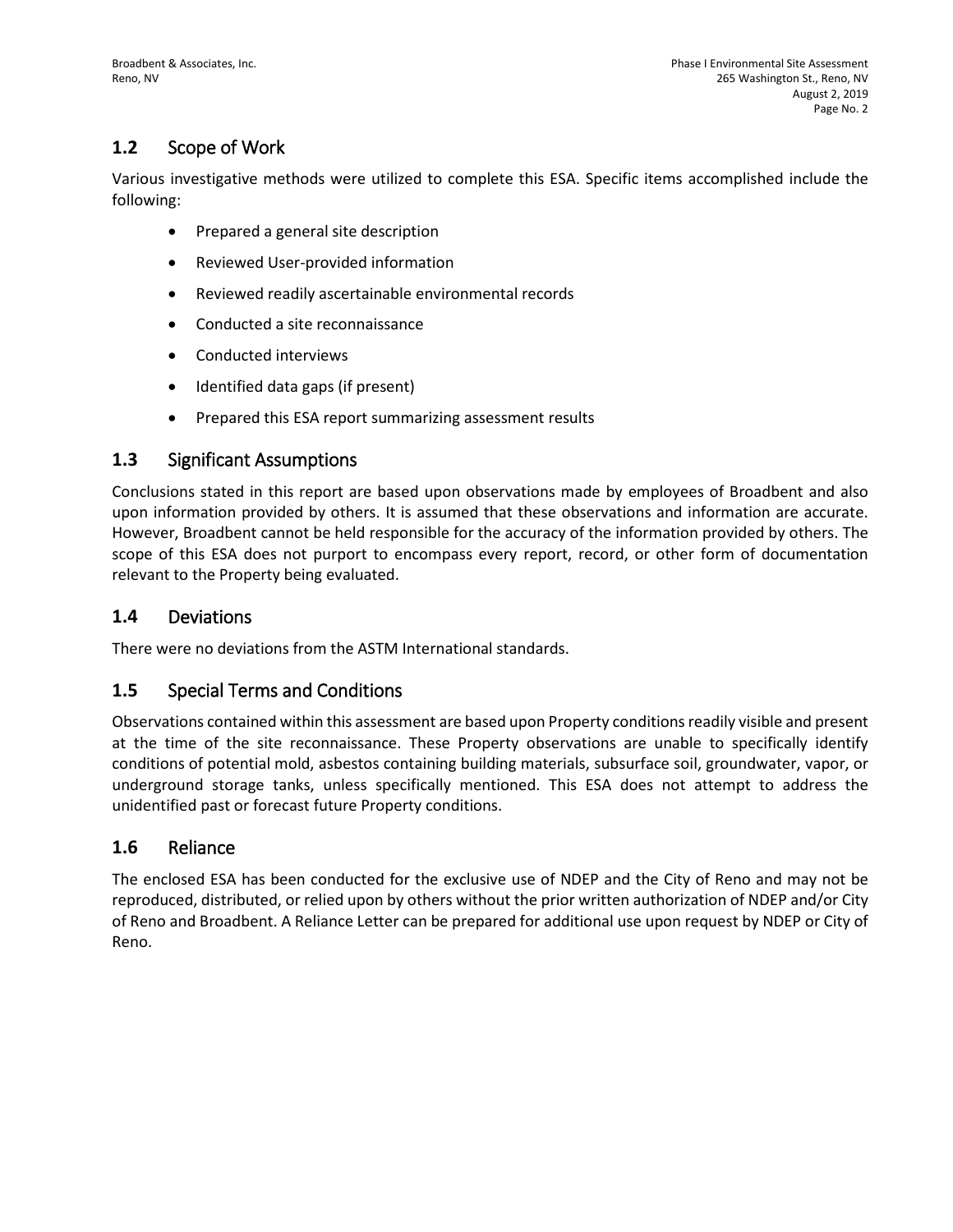# **Section 2: Site Description**

This section describes the Property with its location and legal description, general vicinity characteristics, current uses, description of on-site improvements, and current uses of adjoining properties.

### **2.1** Location and Legal Description

The Property is located within the incorporated limits of Reno, NV. The Property's current physical address is 265 Washington St., Reno, NV. The Property consists of one parcel assigned Washoe County Assessor's Parcel Number 011-640-07. A copy of the Washoe County Assessor's Parcel Map for the Property is provided in Appendix A.

Approximate latitude and longitude coordinates for the center of the Property are 39.5261620 North, - 119.8231050 West NAD83. The Property is located within the northwest ¼ of southwest ¼ of Section 11, Township 19 North, Range 19 East, relative to the Mount Diablo Baseline and Meridian. The Property is covered by the United States Geological Survey (USGS) 6723545 Reno, NV 7.5-minute quadrangle topographic map. A Site Location and Property Location Map are provided as Figures 1 and 2, respectively.

### **2.2** Current Uses of the Site

The Property is developed with two attached commercial industrial buildings. The buildings are currently used as a homeless overflow shelter. No RECs, CRECs, and/or HRECs were noted relative to the Property based on review of current uses of the Property.

### **2.3** Description of Structures, Roads, and Other Improvements

The Property is currently developed with the following building structures:

- A 1,920 sq. ft. retail store building constructed of masonry frame and concrete block exterior. The building was built in 1977.
- A 3,200 sq. ft. storage warehouse constructed of metal frame and metal/steel sheet exterior. The building was built in 1947.

There is a potential for cement/concrete, pipe insulation, drywall office wall, floor tiles/sheeting, etc. in both buildings to be asbestos containing material (ACM) based on each building's year of construction. Therefore, RECs associated with ACM and lead based paint (LBP) are identified for the Property based on the following:

- Age of the building and the potential for presence of ACMs and/or LBP;
- Unknown condition of structural materials potentially containing ACMs and/or LBP; and
- Undetermined future use of the existing structure on the Property.

Additional Property information is provided in the table below.

| Size of Property (approximate)        | According to the Washoe County Assessor, the approximate size of parcel<br>011-640-07 is 0.194 acres. |  |
|---------------------------------------|-------------------------------------------------------------------------------------------------------|--|
| <b>General Topography of Property</b> | The Property has a gradual downward slope to the southeast.                                           |  |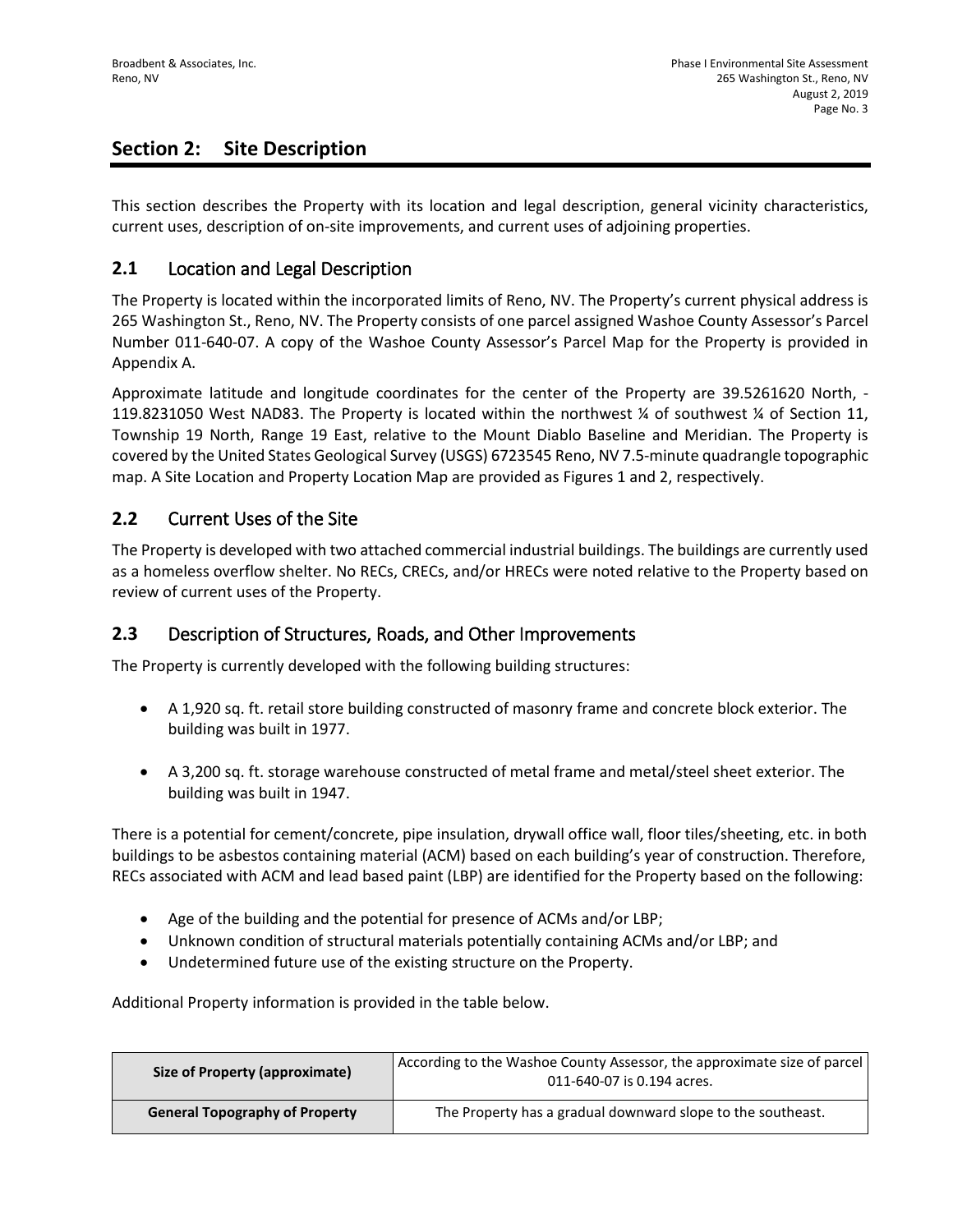| <b>Adjoining and/or Access/Egress Roads</b> | The Property is accessible by entrances/exits on the east side of the<br>Property via Washington St. and the south side via an alley way. |
|---------------------------------------------|-------------------------------------------------------------------------------------------------------------------------------------------|
| Paved or Concrete Areas (including          | The Property has paved in concrete/asphalt parking areas south, east, and                                                                 |
| parking)                                    | north of the building on the Property.                                                                                                    |
| <b>Unimproved Areas</b>                     | There are no known unimproved areas.                                                                                                      |
| <b>Landscaped Areas</b>                     | No landscaped areas were observed on the Property.                                                                                        |
| <b>Surface Water</b>                        | At its closest point the Truckee River is approximately 0.25 miles southeast                                                              |
|                                             | of the Property.                                                                                                                          |
| <b>Potable Water Source</b>                 | Truckee Meadows Water Authority                                                                                                           |
| <b>Sanitary Sewer Utility</b>               | <b>Washoe County</b>                                                                                                                      |
| <b>Storm Sewer Utility</b>                  | <b>Washoe County</b>                                                                                                                      |
| <b>Electrical Utility</b>                   | <b>NV Energy</b>                                                                                                                          |
| <b>Natural Gas Utility</b>                  | <b>NV Energy</b>                                                                                                                          |

RECs associated with asbestos containing material (ACM) and lead based paint (LBP) are identified for the Property based on the following:

- Age of the building and the potential for presence of ACMs and/or LBP;
- Unknown condition of structural materials potentially containing ACMs and/or LBP; and
- Undetermined future use of the existing structure on the Property.

# **2.4** Current Uses of Adjoining Properties

Adjoining properties are used for various purposes. Uses of adjoining properties at the time of this investigation are the following:

| <b>Direction</b> | <b>Address</b>     | <b>Use &amp; Occupant</b> | <b>Comments</b>     |
|------------------|--------------------|---------------------------|---------------------|
| North            | N/A                | Union Pacific Railroad    | None                |
|                  | 291 Washington St. | Pro-Tech Automotive       | APN: 011640-06      |
| South            | N/A                | Alleyway                  | Public thoroughfare |
|                  | 245 Washington St. | Vacant Warehouse          | APN: 011-015-01     |
| West             | 260 Winter St.     | <b>Storage Warehouses</b> | APN: 011-640-05     |
| East             | N/A                | Washington St.            | Public thoroughfare |
|                  | 0 Washington St.   | Vacant Industrial Lot     | APN: 011-640-08     |

No RECs, CRECs, and/or HRECs were identified relative to the Property based on review of current uses of adjoining properties.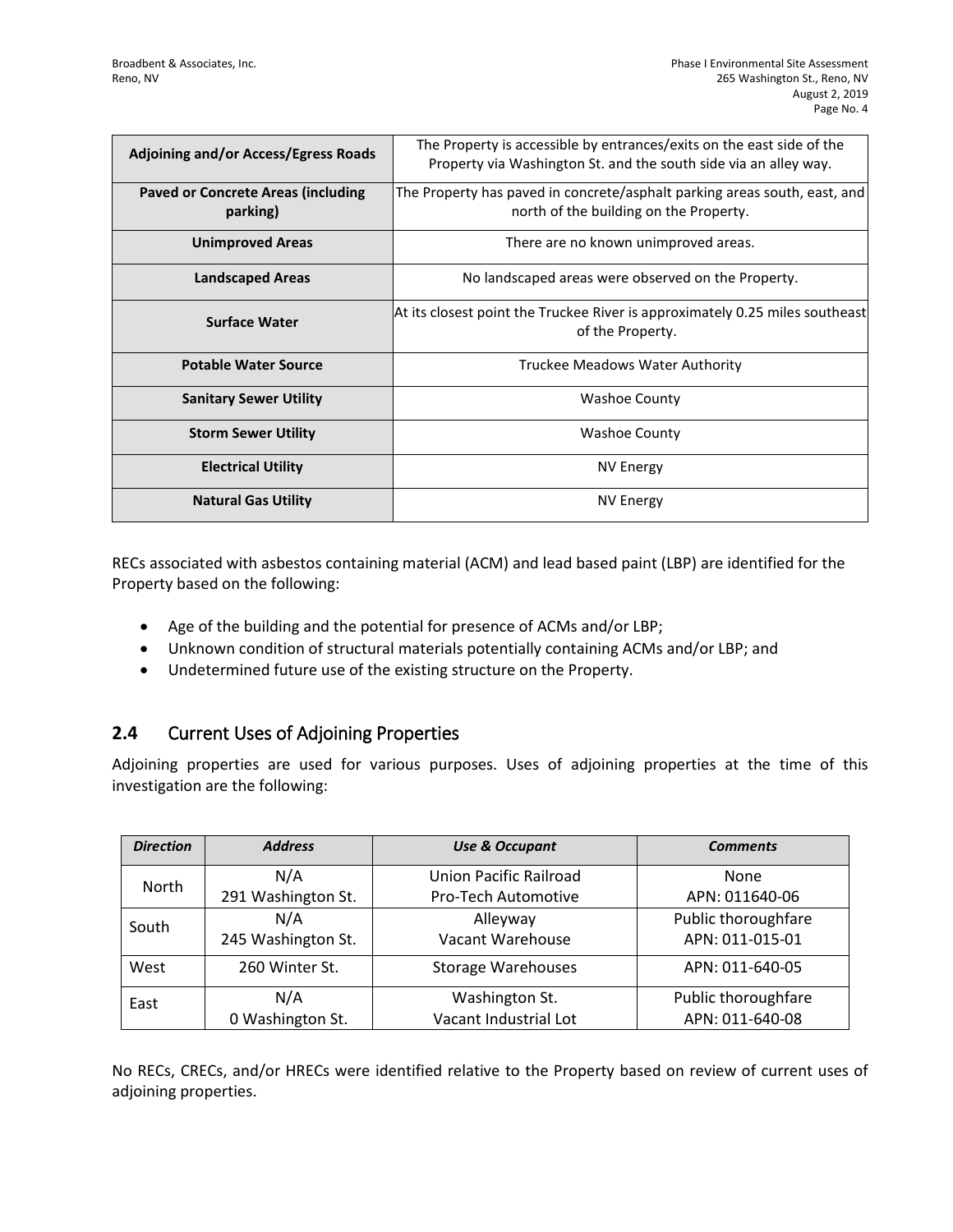# **Section 3: User-Provided Information**

The purpose of this section is to detail User-provided information used to help identify the possibility of RECs in connection with the Property. A User Questionnaire was provided to the User to assist them in compiling pertinent information. User-provided information is summarized below and included in Appendix B.

### **3.1** Owner, Key Property Manager, or Occupant Provided Information

According to Washoe County Assessor Data, the Property is owned by the City of Reno. The Property is currently a homeless overflow shelter.

## **3.2** Title Records, Environmental Liens or Activity and Use Limitations

Reasonably ascertainable recorded land title records should be checked by the User to identify environmental liens or activity and use limitations, if currently recorded against the Property. Environmental liens or activity and use limitations so identified are supposed to be reported to the Environmental Professional conducting the ESA. No evidence of environmental liens or activity and/or use limitations was discovered or brought to the attention of Broadbent.

No RECs, CRECs, and/or HRECs were identified relative to the Property based on review of title records, environmental liens, or activity and use limitations.

### **3.3** Specialized Knowledge

If the User has or is aware of any specialized knowledge or experience that is material to RECs in connection with the Property, it is the User's responsibility to communicate this information to the Environmental Professional. The User provided no Specialized Knowledge relative to the Property.

No RECs, CRECs, and/or HRECs were identified relative to the Property based on review of available specialized knowledge.

### **3.4** Valuation Reduction for Environmental Issues

In a transaction involving the purchase of a parcel of real estate, if a User has actual knowledge that the purchase price of the Property is significantly less than the purchase price of comparable properties, the User should try to identify an explanation for the lower price and to make a written record of such explanation. User provided no information relative to valuation reduction relative to the Property.

No RECs, CRECs, and/or HRECs were noted relative to the Property based on review of information relative to valuation reduction for environmental issues.

## **3.5** Reason for Conducting Phase I

The purpose of this ESA was to identify existing or potential RECs, CRECs, and/or HRECs (as defined by ASTM Standard E1527-13) in connection with the Property, and it is assumed to also be to qualify the User for Landowner Liability Protection (LLP) relative to potential CERCLA liability.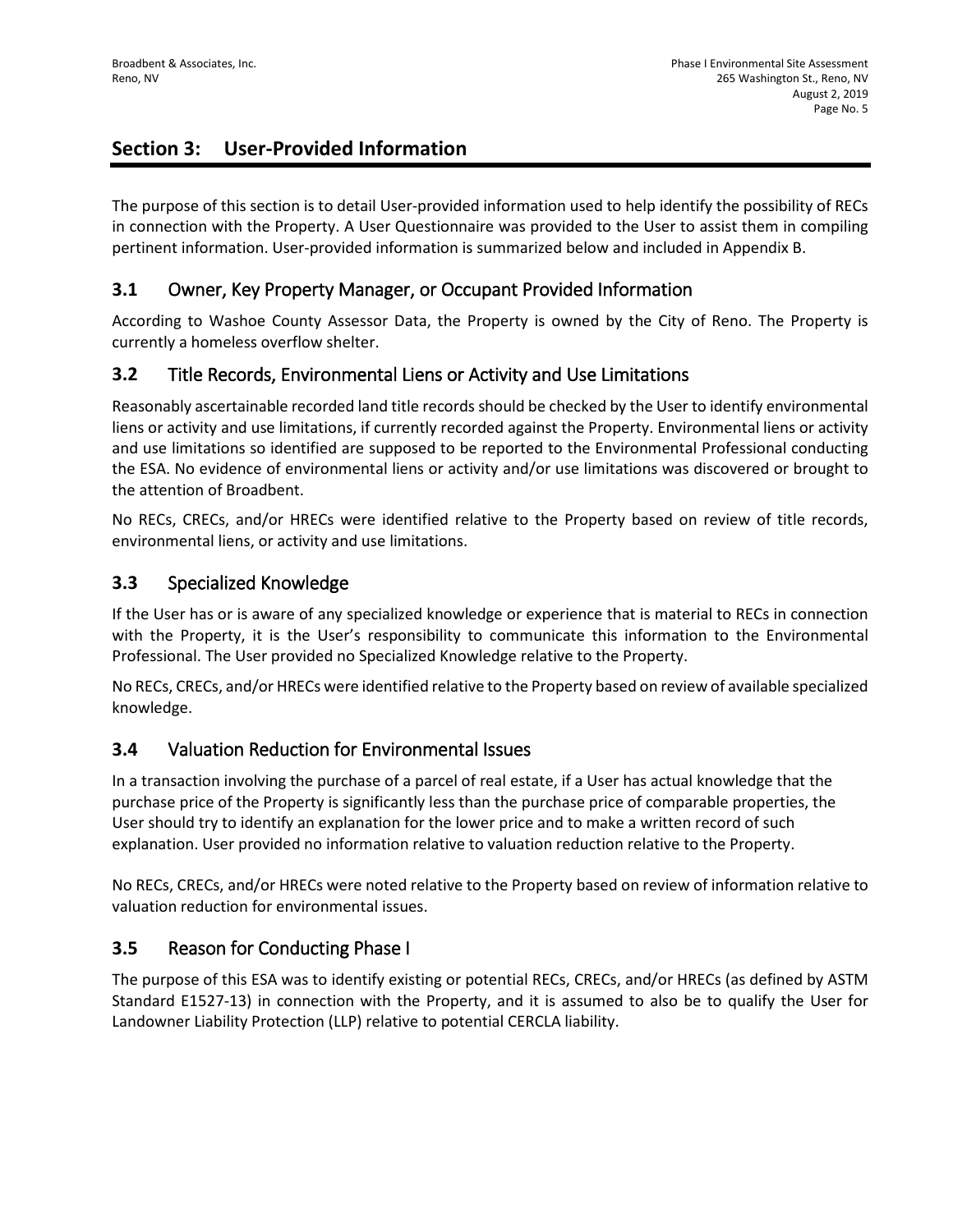## **Section 4: Records Review**

The purpose of a Records Review is to obtain and review records that will help identify RECs, CRECs, and/or HRECs in connection with the Property. A discussion of each record source is provided below.

### **4.1** Physical Setting

Physical setting information for the Property was obtained by a review of sources that included, but was not limited to, USGS topographic maps and a USDA soil survey report.

#### $4.1.1$ Topography

The USGS, 6723545 Reno, NV Quadrangle 7.5-Minute series topographic map was reviewed for this ESA. According to the contour lines on the topographic map, the Property is located at an approximate elevation of 4,524 ft above mean sea level. The contour lines in vicinity of the Property indicate the area has a gradual downward slope to the southeast.

### 4.1.2 Surface Water Bodies

The Truckee River is approximately 0.25 miles southeast of the Property. No on-site water wells or springs were observed during the Property reconnaissance. No settling ponds, lagoons, surface impoundments, wetlands or natural catch basins were observed on the Property during this investigation.

#### $4.1.3$ Geology and Hydrology

The Property is located west of downtown Reno, NV. The geological deposits of this area are described by the USGS as stratified sequences of quaternary alluvium. Based on the soil survey maps published by the USDA Soil Conservation Service (SCS), the Property is predominately mapped as "Orr" which is gravelly sandy loam soil texture. The Property soil hydrologic group classification is Class B – Moderate infiltration rates. Class B soils are "deep and moderately deep, moderately well and well drained soils with moderately coarse textures."

The groundwater flow direction in the vicinity of the Property based on topography is assumed to be toward the south. Depth to groundwater is expected to be approximately 15-40 ft below land surface (BLS) in the area near and beneath the Property, according to the Nevada Division of Water Resources on-line Well Log Database.

## **4.2** Environmental Record Sources

Broadbent contracted Environmental Data Resources, Inc. (EDR) to conduct a search of available state, federal, and other ascertainable environmental records. The area searched included the Property and surrounding area within approximate minimum search distances from the Property boundary, dependent on listing type, as defined by ASTM International. A complete listing of records searched is available in the EDR Radius Report provided in Appendix C. An abbreviated list of search results is provided in the table below relative to records that identified a regulatory listing relevant to the Property. A subsequent discussion is provided relative to identified potential concerns.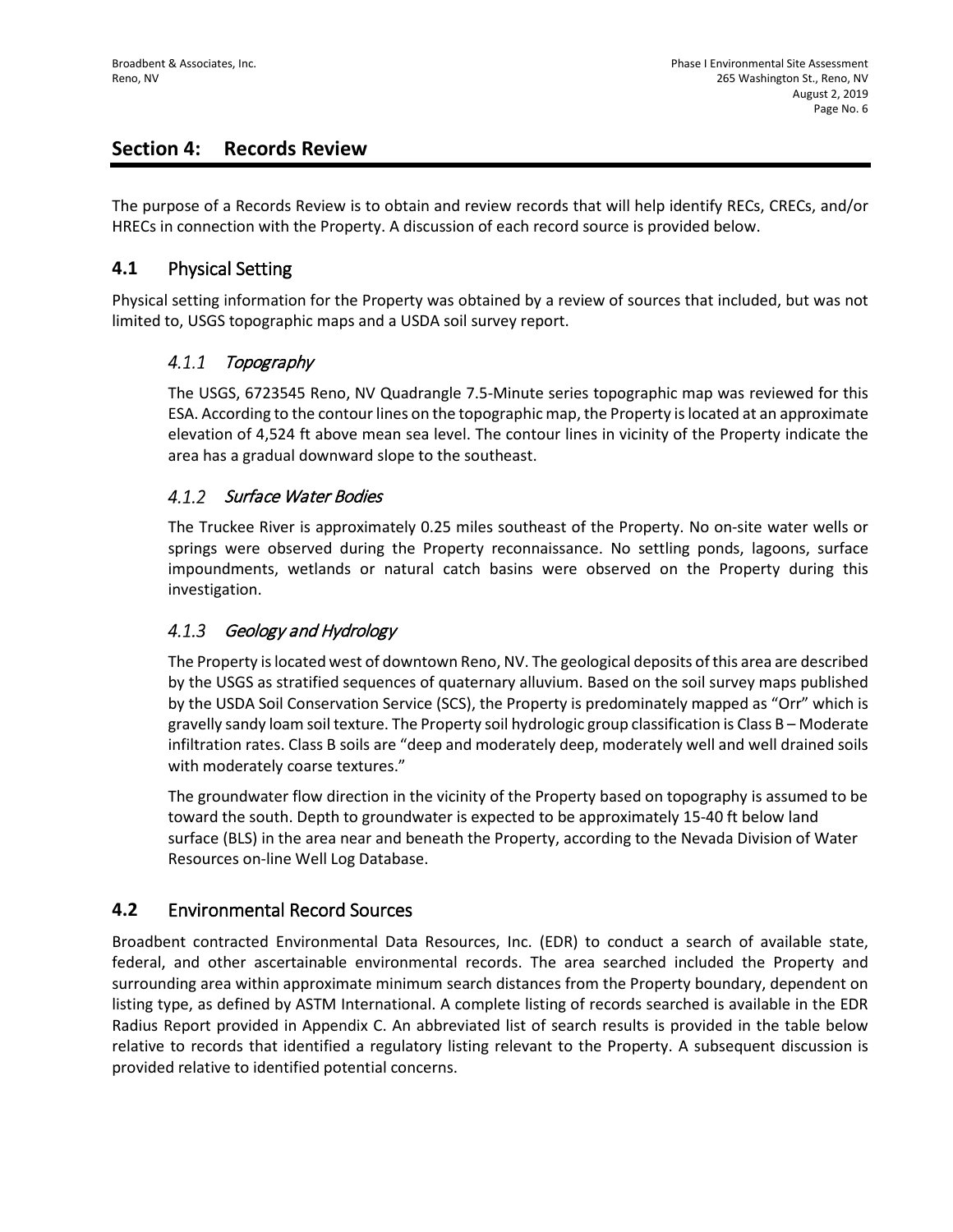| <b>Standard Database List Per ASTM International</b>   | <b>Database</b><br><b>Date</b><br>(M/D/Y) | <b>Subject</b><br>Property<br><b>Listed</b><br>$(Y$ or N) | <b>Total No. of</b><br><b>Listings</b> | <b>Environmental</b><br><b>Concern Posed to</b><br>the Subject<br><b>Property</b><br>$(Y$ or $N)$ |
|--------------------------------------------------------|-------------------------------------------|-----------------------------------------------------------|----------------------------------------|---------------------------------------------------------------------------------------------------|
| <b>Federal Agencies</b>                                |                                           |                                                           |                                        |                                                                                                   |
| Federal NPL Sites (<1.0 mile)                          | 3/11/19                                   | N                                                         | 0                                      | N                                                                                                 |
| Federal Delisted NPL Sites (<1.0 mile)                 | 3/11/19                                   | N                                                         | 0                                      | N                                                                                                 |
| Federal SEMS Sites (< 0.5 mile)                        | 3/11/19                                   | N                                                         | 0                                      | N                                                                                                 |
| Federal CERCLIS NFRAP - SEMS ARCHIVE Sites (<0.5 mile) | 3/11/19                                   | N                                                         | 0                                      | N                                                                                                 |
| RCRA CORRACTS Sites (<1.0 mile)                        | 3/25/19                                   | N                                                         | 0                                      | N                                                                                                 |
| RCRA non-CORRACTS TSD Facilities (< 0.5 mile)          | 3/25/19                                   | N                                                         | 0                                      | N                                                                                                 |
| RCRA LQG (<0.25 mile)                                  | 3/25/19                                   | N                                                         | 0                                      | N                                                                                                 |
| RCRA SQG (<0.25 mile)                                  | 3/25/19                                   | N                                                         | 0                                      | N                                                                                                 |
| RCRA CESQG (<0.25 mile)                                | 3/25/19                                   | N                                                         | $\overline{2}$                         | N                                                                                                 |
| Federal ERNS Sites (Property Only)                     | 3/25/19                                   | N                                                         | 0                                      | N                                                                                                 |
| US Institutional/Engineering Controls (<0.5 mile)      | 1/31/19                                   | N                                                         | $\Omega$                               | N                                                                                                 |
| <b>State Agencies</b>                                  |                                           |                                                           |                                        |                                                                                                   |
| State & Tribal equivalent CERCLIS (SHWS) (<1.0 mile)   | 12/17/18                                  | N                                                         | 171                                    | N                                                                                                 |
| State & Tribal SWF/LF (<0.5 mile)                      | 11/27/18                                  | N                                                         | 0                                      | N                                                                                                 |
| State & Tribal LUST (<0.5 mile)                        | 12/17/18                                  | N                                                         | $\mathbf{1}$                           | N                                                                                                 |
| State & Tribal ASTs (<0.25 mile)                       | 1/25/18                                   | N                                                         | 0                                      | N                                                                                                 |
| State & Tribal USTs (<0.25 mile)                       | 1/25/18                                   | N                                                         | 25                                     | N                                                                                                 |
| State & Tribal Voluntary Cleanup Sites (<0.5 mile)     | 12/17/18                                  | N                                                         | 0                                      | N                                                                                                 |
| State & Tribal Brownfield Sites (<0.5 mile)            | 12/17/18                                  | N                                                         | 0                                      | N                                                                                                 |
| <b>Other Ascertainable Records</b>                     |                                           |                                                           |                                        |                                                                                                   |
| US Brownfields (<0.5 mile)                             | 12/17/18                                  | N                                                         | 0                                      | N                                                                                                 |
| Recycling Facilities in Nevada (SWRCY) (<0.5 mile)     | 10/12/18                                  | N                                                         | 3                                      | N                                                                                                 |
| RCRA-NonGen (<0.25)                                    | 3/25/19                                   | ${\sf N}$                                                 | 14                                     | N                                                                                                 |
| FIFRA/TSCA Tracking System (FTTS) (Property Only)      | 4/9/09                                    | Υ                                                         | $\mathbf{1}$                           | N                                                                                                 |
| Historic FTTS (Property Only)                          | 10/19/06                                  | Υ                                                         | $\mathbf{1}$                           | N                                                                                                 |
| FINDS (Property Only)                                  | 2/5/19                                    | Υ                                                         | $\mathbf{1}$                           | N                                                                                                 |
| <b>EDR Exclusive</b>                                   |                                           |                                                           |                                        |                                                                                                   |
| EDR US Historic Auto Station (<0.125 mile)             | <b>NA</b>                                 | N                                                         | 0                                      | $\mathsf{N}$                                                                                      |
| EDR US Historic Dry Cleaners (<0.125 mile)             | <b>NA</b>                                 | N                                                         | 1                                      | N                                                                                                 |
| EDR US Manufactured Gas Plants (<1.0 mile)             | <b>NA</b>                                 | N                                                         | $\mathbf{1}$                           | N                                                                                                 |

Based on information contained within the EDR, the Property was listed on three of the searched databases. Results for the target Property and those surrounding the target property are discussed below.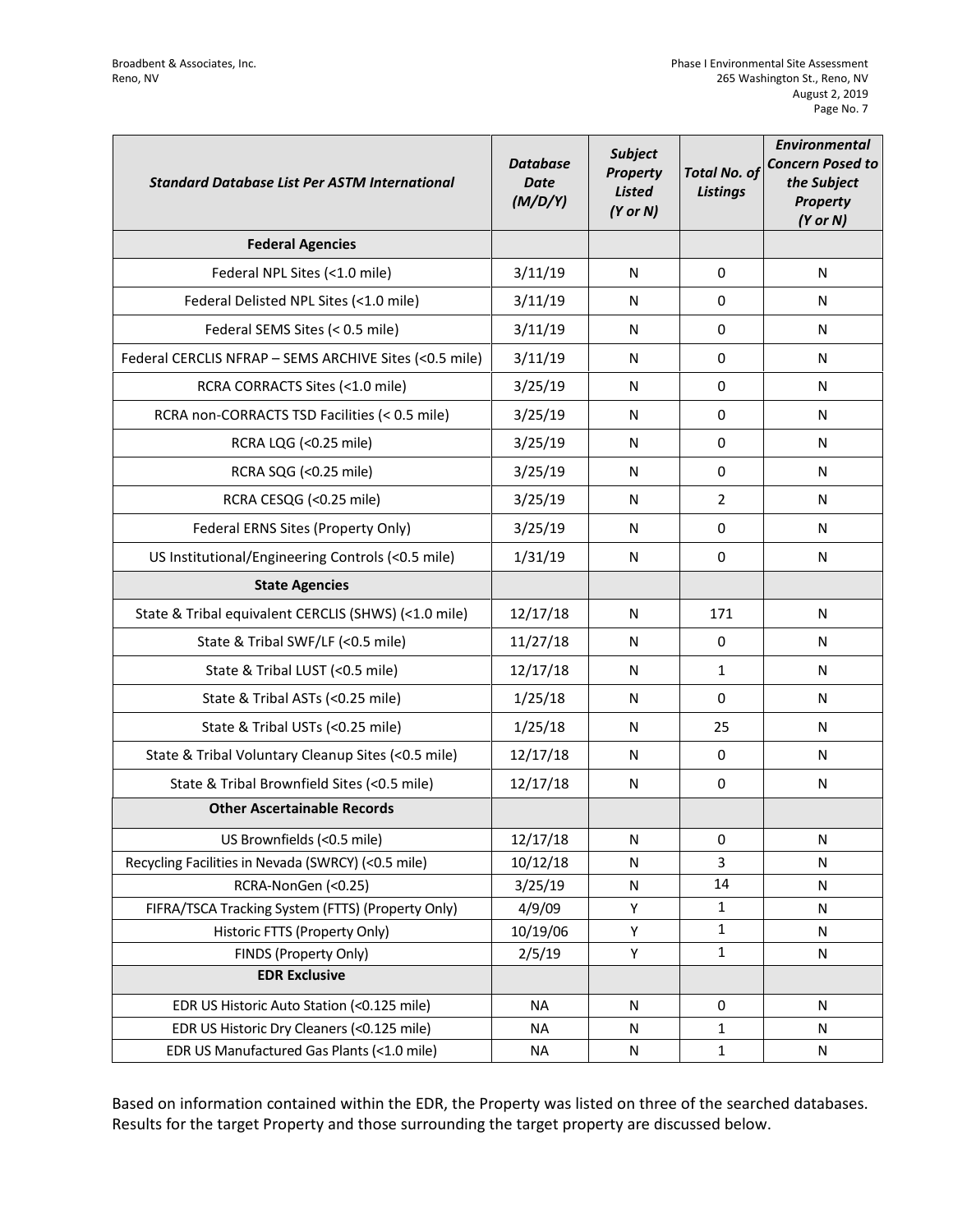The target Property was identified on the FTTS, HIST FTTS, and FINDS databases. The FIFRA/ TSCA Tracking System - FIFRA (Federal Insecticide, Fungicide, & Rodenticide Act)/TSCA (Toxic Substances Control Act) FTTS database tracks administrative cases and pesticide enforcement actions and compliance activities related to FIFRA, TSCA and EPCRA (Emergency Planning and Community Right-to-Know Act). To maintain currency, EDR contacts the Agency on a quarterly basis.

The HIST FTTS database is a complete administrative case listing from the FIFRA/TSCA Tracking System (FTTS) for all ten EPA regions. The information was obtained from the National Compliance Database (NCDB). NCDB supports the implementation of FIFRA (Federal Insecticide, Fungicide, and Rodenticide Act) and TSCA (Toxic Substances Control Act). Some EPA regions are now closing out records. Because of that, and the fact that some EPA regions are not providing EPA Headquarters with updated records, it was decided to create a HIST FTTS database. It included records that may not be included in the newer FTTS database updates. This database is no longer updated.

According to the EDR report, the Property is identified on the FTTS and HIST FTTS as Apex Productions, Inc. No violations were noted during the FTTS investigations. As a result of the Property's status, the potential of environmental impact on the Property appears to be low. Therefore, no associated RECs are known to currently exist.

The target Property is also listed on the FINDS database. The Property being listed on this database does not indicate a release but rather simply indicate that the site/facility may possess chemicals of concern. No associated RECs are known to currently exist.

Results of the records search found 171 sites located within one mile of the Property listed on the Corrective Action Sites (SHWS) database. Fifteen of these SHWS sites are within 0.25 miles of the Property. These fifteen sites were identified as petroleum hydrocarbon releases affecting soil and/or groundwater. Fourteen of the fifteen sites have been granted closure by the appropriate agency. The active SHWS site is approximately 982 ft west of the Property. The site is identified as Oppio Ranches LLC (Facility ID No. 4-000329). This site was listed on the SHWS database as a result of a gasoline release which affected soil at the site. The gasoline release at this site was reported to the NDEP on April 3, 2018. As of the date of this report, remedial action is being conducted (by the applicable responsible party) to address the release. Additional discussion relative to this site is provided in Section 4.5. Given that this release appears to only affect soil at the site, and that the applicable responsible party is currently addressing the release with oversight from WCHD, the potential for environmental impact to the Property appears to be low.

The LUST database indicates one site within 0.5 miles of the Property. The LUST site is approximately 2,601 feet southeast of the Property. The site is identified as #5791 (Facility ID No. 4-000011). This site is listed on the LUST database as a result of a gasoline release which affected soil and groundwater at the site. The site was granted closure on February 9, 1998 by the appropriate agency. Given the site status, and distance from the Property, the potential for environmental impact to the Property appears to be low.

Other sites listed in the table above, but not yet specifically discussed, do not likely pose a significant environmental concern relative to the Property for one or more of the following reasons: distance from Property; relative location to the Property; operating UST facilities with no violations; UST facilities that are permanently out of service; site listing not indicative of a release but rather simply indicating that the site/facility may possess chemicals of concern (e.g. RCRA Non-Gen).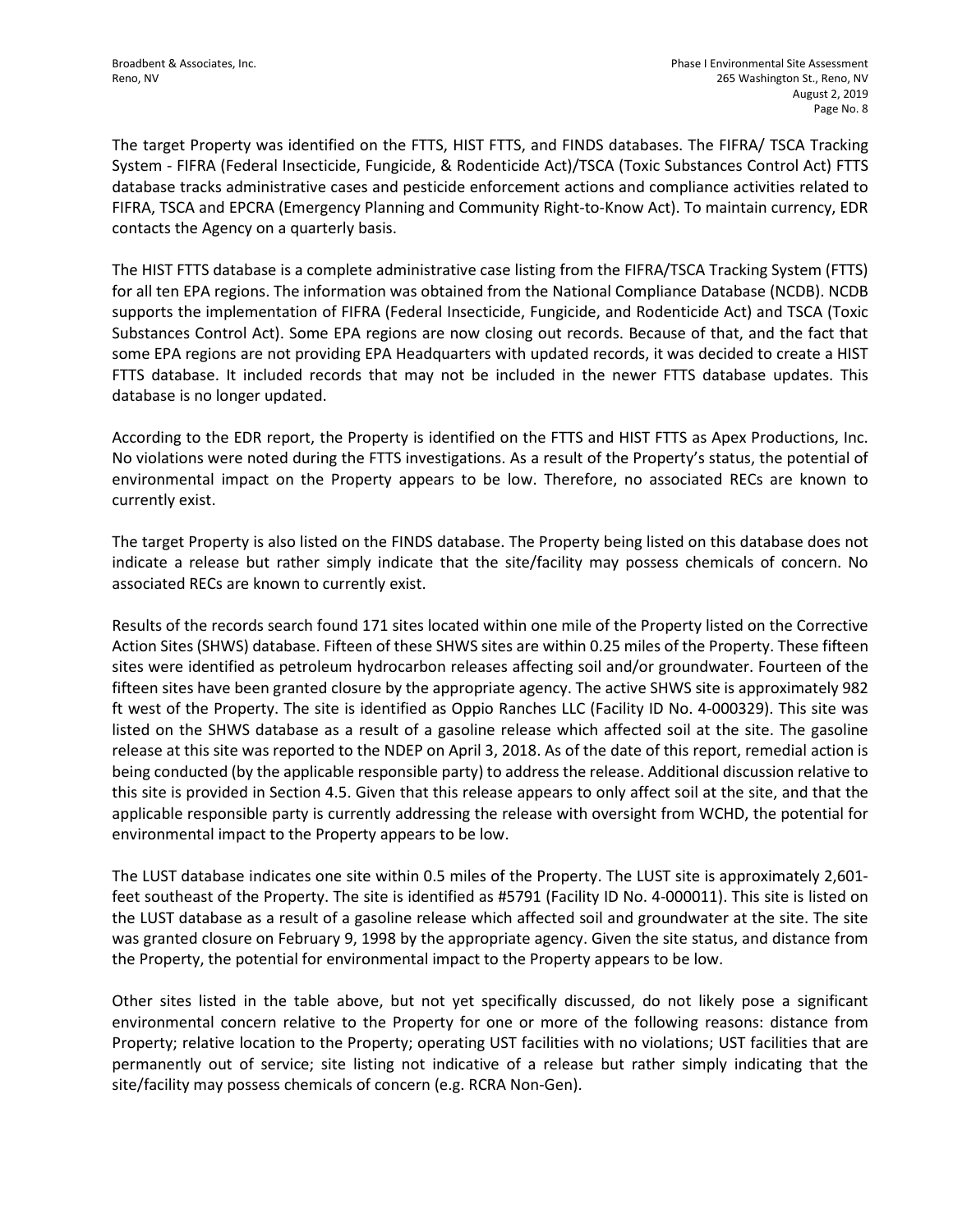## **4.3** Vapor Intrusion

Vapor intrusion occurs when chemicals volatilize and migrate from impacted soil and/or groundwater up into a building's interior space. Vapor intrusion can pose a potential health threat to the occupants of the building, especially to sensitive populations such as the elderly and children.

Sites within the approximate minimum search distances of 1/3 of a mile for chemicals of concern (COC) and 1/10 of a mile for petroleum hydrocarbon COC were reviewed. Based on the regulatory status, the characteristics of the offsite suspect sources, and/or lack of documented groundwater plumes within the areas of concern, it is unlikely that the Property has been impacted by vapor intrusion from surrounding sites.

## **4.4** Historical Record Sources

The following standard historical sources may be used to meet the historical record sources review requirements of ASTM E1527-13: aerial photographs; fire insurance maps; property tax files; land title records (although these cannot be the sole historical source consulted); topographic maps; city directories; building department records; or zoning/land use records. ASTM E1527-13 requires "All obvious uses of the property shall be identified from the present, back to the property's first developed use, or back to 1940, whichever is earlier." This task requires reviewing only as many of the standard historical sources as are necessary and that are reasonably ascertainable and likely to be useful.

#### $4.4.1$ Historical Topographic Maps

The following historical topographic maps were reviewed and described. Copies of the historical topographic maps are provided in Appendix D.

| Date(s) | <b>Map Source &amp; Scale</b> | <b>Property Observations</b>                      | <b>Surrounding Area Observations</b>                                                                                                                                                                                                                                                                                                                     |
|---------|-------------------------------|---------------------------------------------------|----------------------------------------------------------------------------------------------------------------------------------------------------------------------------------------------------------------------------------------------------------------------------------------------------------------------------------------------------------|
| 1891    | Reno Quad<br>1:125000         | Property is located in downtown Reno.             | Downtown Reno is recorded on this<br>map. Central Pacific Railroad, V&T<br>Railroad, and the Truckee River are<br>recorded on this map. The Property is<br>located north of the Central Pacific<br>Railroad. Surrounding are appears to<br>be developed.                                                                                                 |
| 1893    | Reno Quad<br>1:125000         | No significant change.                            | No significant change.                                                                                                                                                                                                                                                                                                                                   |
| 1950    | Reno Quad<br>1:62500          | Property is within the developed part of<br>Reno. | Increasing development of downtown<br>Reno area. Washington St. is adjacent<br>east of the Property. The Union Pacific<br>Railroad is recorded adjacent north of<br>the Property. Reno High School, S.<br>Virginia S., Idlewild Park, Keystone<br>Ave., University of Nevada-Reno,<br>Virginia Lake, and Highland Reservoir<br>are recorded on this map. |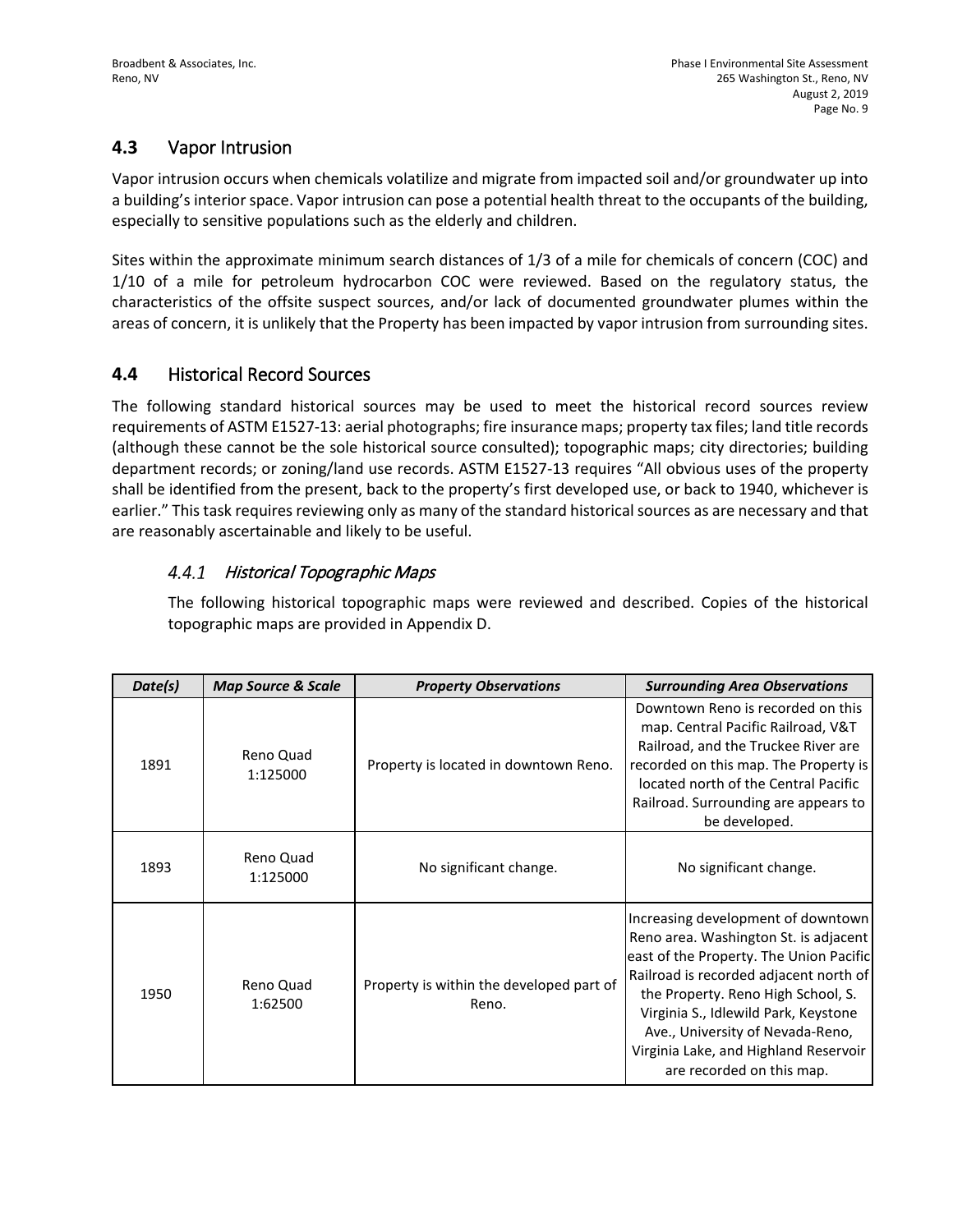| 1951 | Reno Quad<br>1:62500 | No significant change.                                                                  | No significant change.                                                                                                                                                                                                                                                                                                                                                                                                     |
|------|----------------------|-----------------------------------------------------------------------------------------|----------------------------------------------------------------------------------------------------------------------------------------------------------------------------------------------------------------------------------------------------------------------------------------------------------------------------------------------------------------------------------------------------------------------------|
| 1967 | Reno Quad<br>1:62500 | Property is located within apparent<br>industrial area.                                 | Apparent warehouse structures are<br>recoded adjacent west of the Property<br>on this map. Keystone Ave. and<br>building structure are identified west<br>of the Property. A trailer park is<br>recorded southwest of the<br>Property. I-80, US Hwy 40, several<br>apparent commercial buildings, and<br>the Union Pacific Railroad are<br>recorded north of the Property. W 2nd<br>St. is recorded south of the Property. |
| 1974 | Reno Quad<br>1:24000 | An apparent commercial/industrial<br>building structure is recorded on the<br>Property. | Increasing development of Reno.<br>Interstate 80 and US 395 are being<br>constructed on the map. Surrounding<br>area of the Property is predominately<br>industrial/commercial. Apparent<br>warehouses are seen adjacent south,<br>west, and east of the Property.                                                                                                                                                         |
| 1982 | Reno Quad<br>1:24000 | No significant change.                                                                  | I-80 is developed north of the<br>Property.                                                                                                                                                                                                                                                                                                                                                                                |
| 2015 | Reno Quad<br>1:24000 | No significant change.                                                                  | Surrounding area appears to be<br>developed in their current<br>configuration on this map.                                                                                                                                                                                                                                                                                                                                 |

No RECs, CRECs, and/or HRECs were identified relative to the Property based on review of the historical topographic maps.

### 4.4.2 Historical Aerial Photographs

The following historical aerial photographs were reviewed and described. Copies of the historical aerial photographs are provided in Appendix D.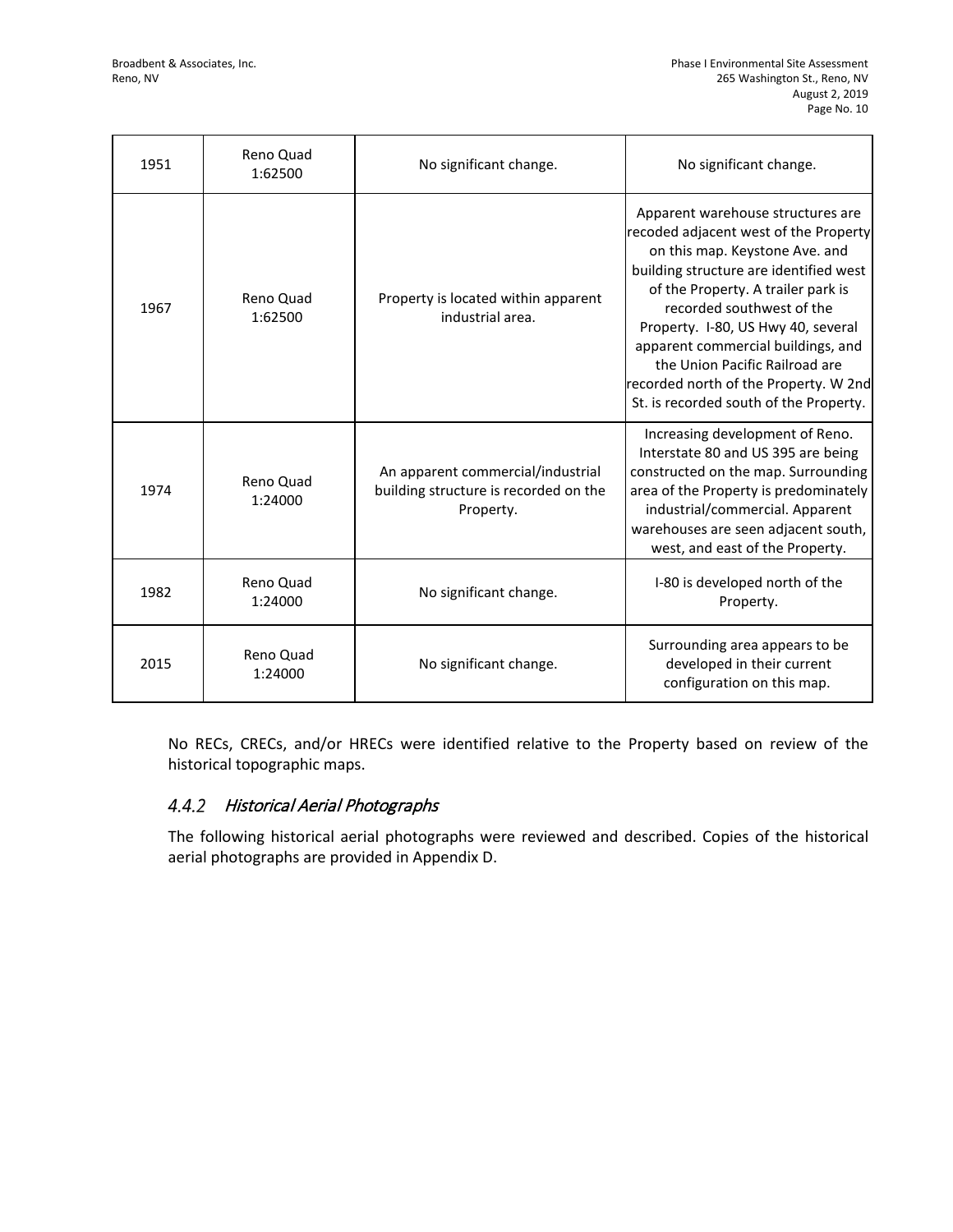| Date(s) | <b>Photo Source &amp; Scale</b> | <b>Property Observations</b>                                                                                          | <b>Surrounding Area Observations</b>                                                                                                                                                                                                                                                                                                                                                                                                                                                                                                                                                                                    |
|---------|---------------------------------|-----------------------------------------------------------------------------------------------------------------------|-------------------------------------------------------------------------------------------------------------------------------------------------------------------------------------------------------------------------------------------------------------------------------------------------------------------------------------------------------------------------------------------------------------------------------------------------------------------------------------------------------------------------------------------------------------------------------------------------------------------------|
| 1939    | <b>USDA</b><br>$1'' = 500'$     | A small building structure is seen on the<br>Property in this photo. An access road<br>appears to be on the Property. | Surrounding area is predominately<br>developed with apparent mixed use.<br>Downtown Reno is east of the<br>Property. The Truckee River is south<br>of the Property. The Union Pacific<br>Railroad is adjacent north of the<br>Property. Apparent residential<br>buildings are adjacent south of the<br>Property. Vine St. and an apparent<br>warehouse are adjacent west of the<br>Property. Washington St. and<br>apparent industrial building structures<br>and storage yard(s) are observed<br>adjacent east of the Property. A small<br>building structure is seen adjacent<br>north of the Property in this photo. |
| 1946    | <b>USGS</b><br>$1'' = 500'$     | No significant change.                                                                                                | Adjacent warehouses are observed<br>north, west and east of the Property.<br>Apparent residential structures are<br>seen south of the Property. Apparent<br>construction/development activities<br>are seen northwest of the Property in<br>this photo.                                                                                                                                                                                                                                                                                                                                                                 |
| 1953    | <b>USGS</b><br>$1'' = 500'$     | Two warehouse buildings are observed on<br>the Property.                                                              | Development of a large commercial<br>shopping complex to the northwest of<br>the Property. Apparent industrial<br>buildings and a storage yard are<br>developed adjacent east of the<br>property. Apparent small shed-like<br>structures and/or storage containers<br>are seen adjacent west of the<br>Property. Further development of<br>residential structures south of the<br>Property.                                                                                                                                                                                                                             |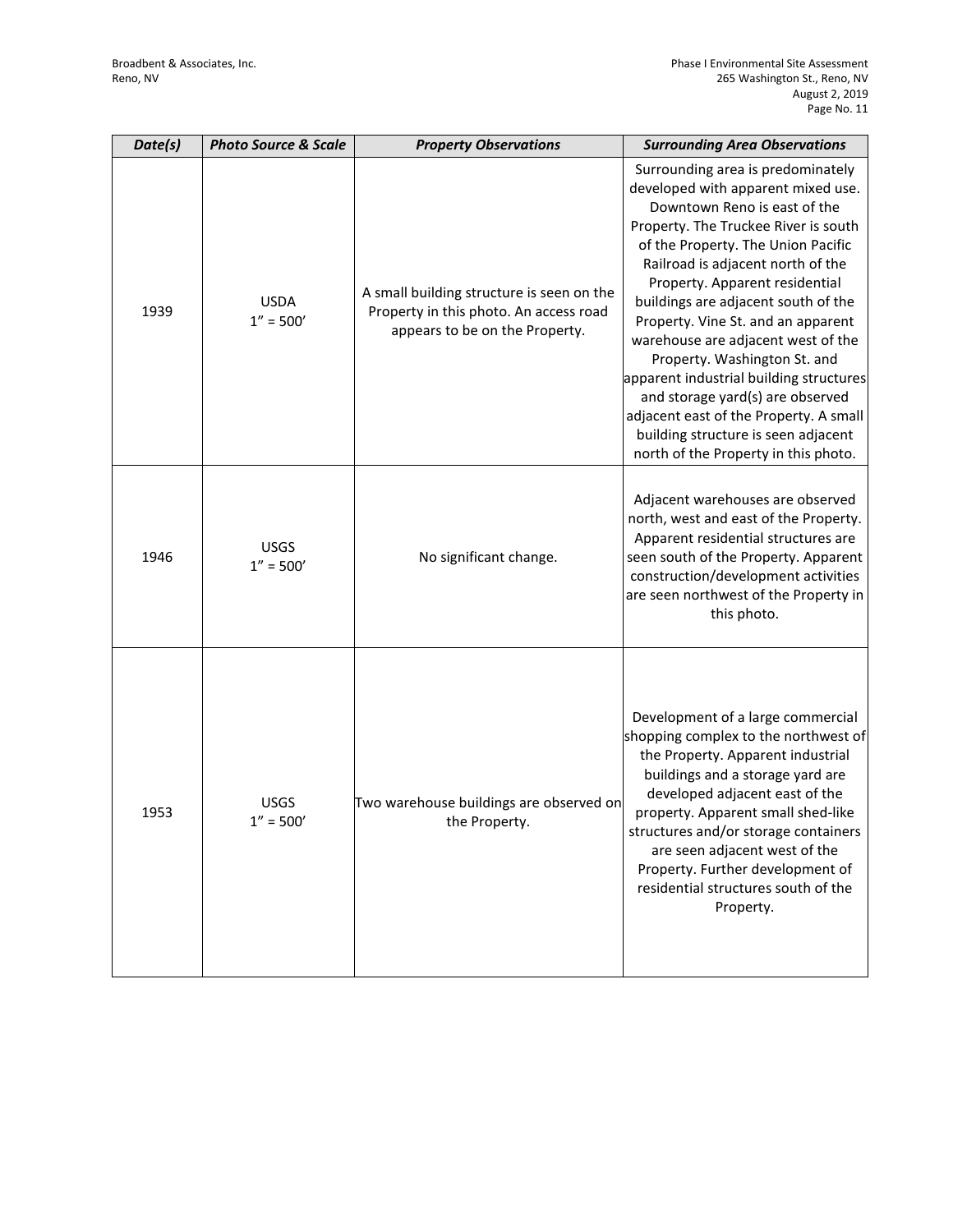| Date(s) | <b>Photo Source &amp; Scale</b> | <b>Property Observations</b>                   | <b>Surrounding Area Observations</b>                                                                                                                                                                                                                                                                                                                                                                                                                                    |
|---------|---------------------------------|------------------------------------------------|-------------------------------------------------------------------------------------------------------------------------------------------------------------------------------------------------------------------------------------------------------------------------------------------------------------------------------------------------------------------------------------------------------------------------------------------------------------------------|
| 1962    | <b>NHD</b><br>$1'' = 500'$      | No significant change.                         | Development of apparent commercial<br>shopping plaza and Keystone Ave. are<br>seen northwest of the Property in this<br>photo. Several apparent warehouses<br>are developed adjacent east of the<br>Property. A warehouse building and<br>storage yard are developed adjacent<br>west of the Property. Apparent<br>commercial buildings are observed<br>adjacent north of the property.<br>Several apparent vehicles are<br>observed adjacent north of the<br>Property. |
| 1966    | <b>USGS</b><br>$1'' = 500'$     | No significant change                          | Development of an additional<br>warehouse structure is observed<br>adjacent west of the Property. An<br>apparent industrial/commercial<br>building is seen adjacent north of the<br>Property. Keystone Ave. is developed<br>to four lanes west of the Property. The<br>Keystone Ave. bridge is being<br>constructed over the Truckee River in<br>this photo.                                                                                                            |
| 1972    | <b>SLA</b><br>$1'' = 500'$      | No significant change.                         | Further development of apparent<br>industrial buildings west of the<br>Property. I-80 is seen under<br>construction north of the Property.                                                                                                                                                                                                                                                                                                                              |
| 1974    | <b>USGS</b><br>$1'' = 500'$     | No significant change (poor quality<br>photo). | No significant change (poor quality<br>photo). I-80 is developed north of the<br>Property                                                                                                                                                                                                                                                                                                                                                                               |
| 1980    | <b>USGS</b><br>$1'' = 750'$     | No significant change (poor photo).            | No significant change (poor resolution<br>to photo).                                                                                                                                                                                                                                                                                                                                                                                                                    |
| 1984    | <b>USGS</b><br>$1'' = 1000'$    | No significant change.                         | Idlewild Park is observed southwest of<br>the Property in this photo. I-80 is<br>developed north of the Property.                                                                                                                                                                                                                                                                                                                                                       |
| 1994    | <b>USGS</b><br>$1'' = 500'$     | No significant change (poor photo).            | No significant change. Building east of<br>Property has been removed (poor<br>quality photo).                                                                                                                                                                                                                                                                                                                                                                           |
| 1999    | USGS/DOQQ<br>$1'' = 500'$       | No significant change.                         | Building structures on adjacent site<br>east of the Property have been<br>removed. Apparent vehicles and/or<br>containers are observed on the now<br>vacant lot adjacent east of the<br>Property.                                                                                                                                                                                                                                                                       |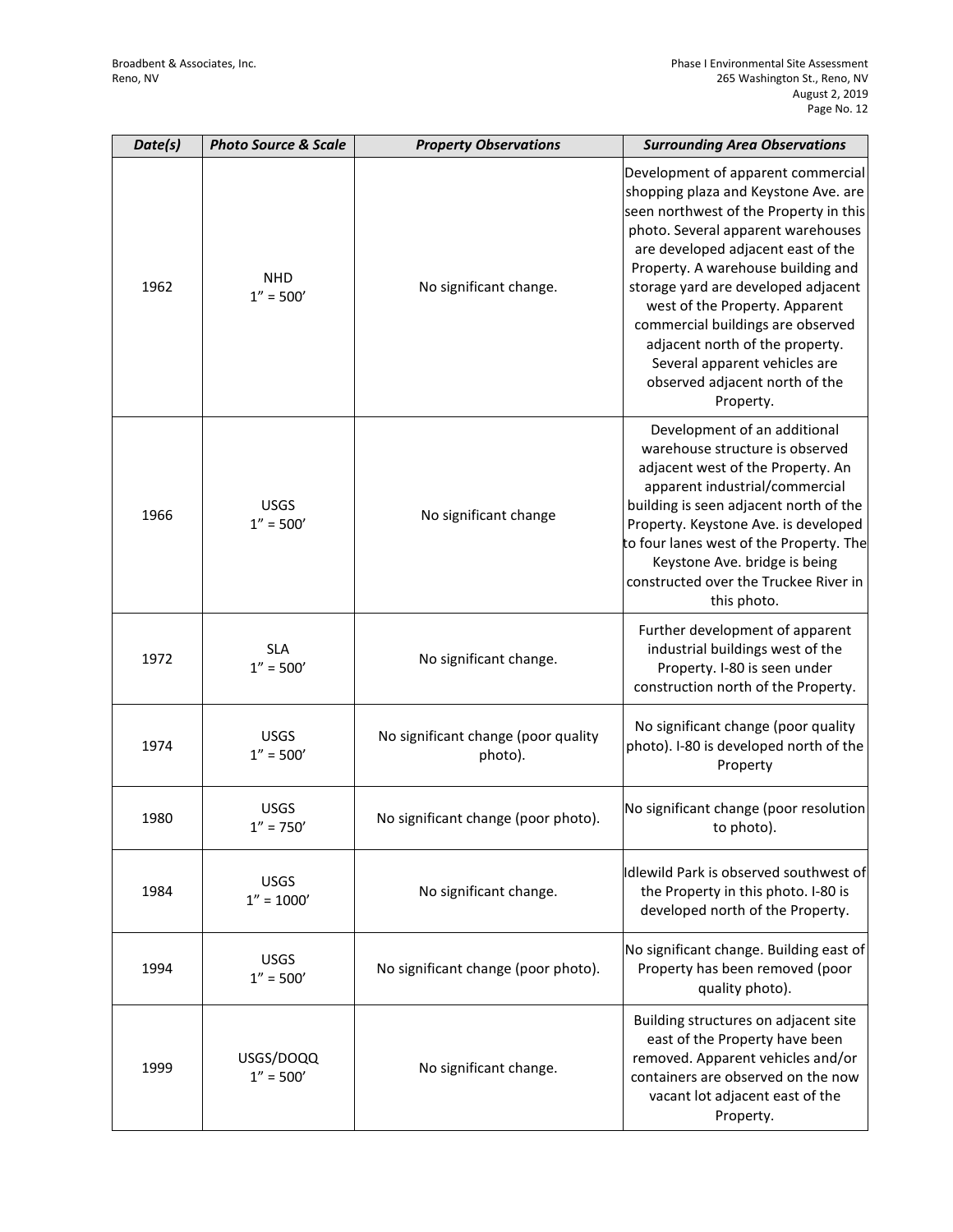| Date(s) | <b>Photo Source &amp; Scale</b> | <b>Property Observations</b>       | <b>Surrounding Area Observations</b>                                                                  |
|---------|---------------------------------|------------------------------------|-------------------------------------------------------------------------------------------------------|
| 2006    | USDA/NAIP<br>$1'' = 500'$       | Current configuration of building. | Surrounding area buildings appear to<br>be developed in their current<br>configuration in this photo. |
| 2010    | USDA/NAIP<br>$1'' = 500'$       | No significant change.             | No significant change.                                                                                |
| 2013    | USDA/NAIP<br>$1'' = 500'$       | No significant change.             | No significant change.                                                                                |
| 2017    | USDA/NAIP<br>$1'' = 500'$       | No significant change.             | No significant change.                                                                                |

No RECs, CRECs, and/or HRECs were identified relative to the Property based on review of the historical aerial photographs.

#### $4.4.3$ Fire Insurance Maps

Fire insurance maps were initially produced by private companies (such as Sanborn, Perris, and the Fire Underwriters Inspection Bureau) for the insurance industry to provide information regarding the uses of properties at specified dates. A copy of the Certified Sanborn Map Report is provided in Appendix D.

| Date(s) | <b>Map Source</b> | <b>Property Observations</b>  | <b>Surrounding Area Observations</b>                                                                                                                                                                                                                                                                                                                           |
|---------|-------------------|-------------------------------|----------------------------------------------------------------------------------------------------------------------------------------------------------------------------------------------------------------------------------------------------------------------------------------------------------------------------------------------------------------|
| 1899    | Sanborn           | The Property is a vacant lot. | Washington St. is mapped adjacent east of the<br>Property. Commercial Row is mapped adjacent<br>north of the Property. Apparent residential<br>dwellings and stables are mapped west, north,<br>and south of the Property. Vacant lots are<br>mapped adjacent east of the Property.                                                                            |
| 1904    | Sanborn           | No significant changes.       | W. 3 <sup>rd</sup> St. is noted on map north of the Property<br>and there is an increase in residential dwellings<br>south of the Property. The Reno Flour Mill<br>Company warehouse is mapped adjacent<br>southwest of the Property. A "slab wood piles" is<br>labeled adjacent east of the Property. A rail spur<br>is mapped adjacent east of the Property. |
| 1906    | Sanborn           | No significant changes.       | No significant changes.                                                                                                                                                                                                                                                                                                                                        |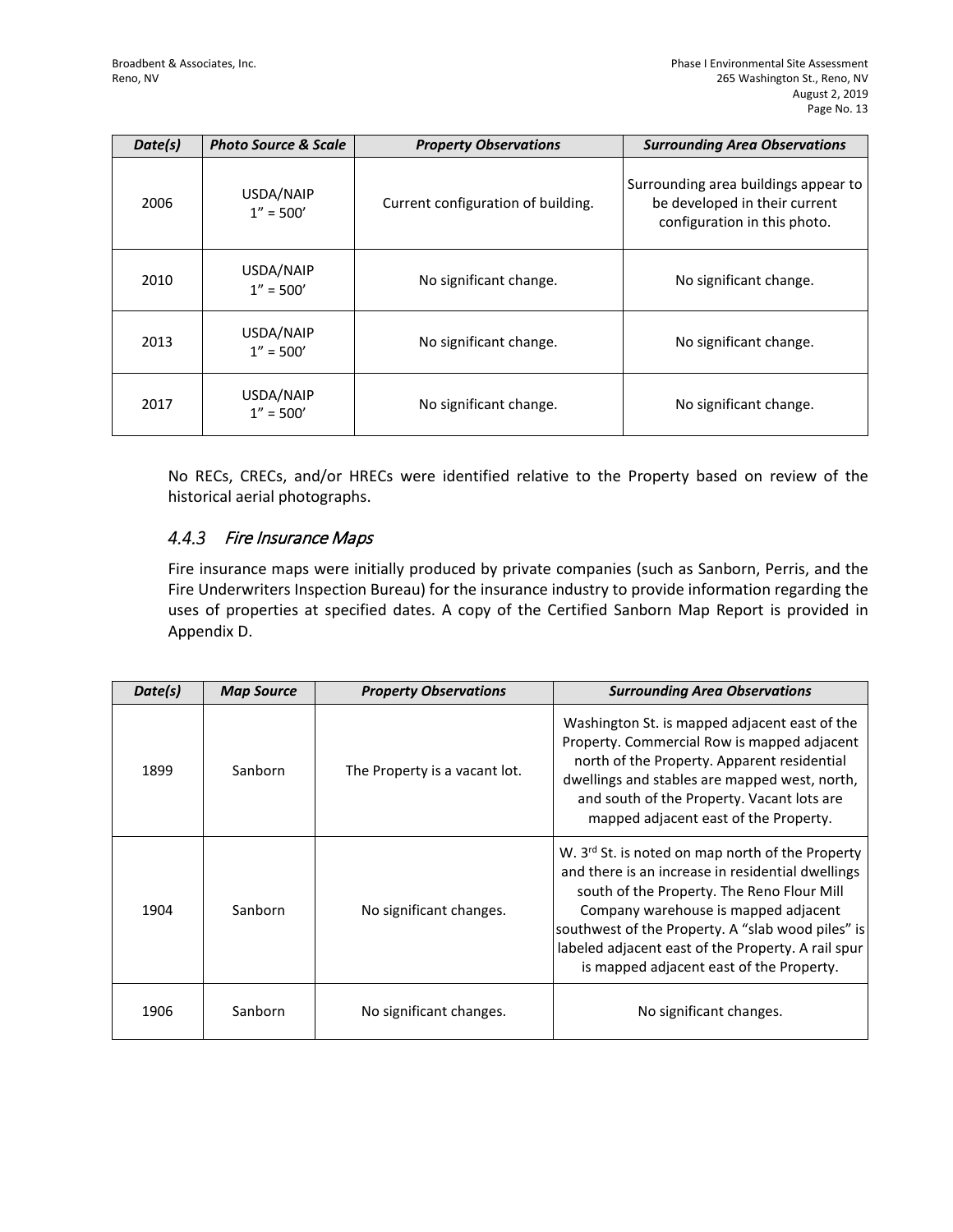| 1918 | Sanborn | Railroad tracks are mapped on the<br>southern portion of the Property.                           | The Sierra Pacific railroad is now mapped<br>adjacent north of the Property. Railroad Property<br>building structures are mapped adjacent<br>northwest of the Property. A Feed warehouse is<br>identified west of the railroad property on this<br>map. The Reno Flour Mill Company and<br>associated buildings are mapped adjacent south<br>of the Property.                                                                                                                                                                                   |
|------|---------|--------------------------------------------------------------------------------------------------|-------------------------------------------------------------------------------------------------------------------------------------------------------------------------------------------------------------------------------------------------------------------------------------------------------------------------------------------------------------------------------------------------------------------------------------------------------------------------------------------------------------------------------------------------|
| 1949 | Sanborn | The building on the Property is<br>mapped as "Furniture Warehouse."                              | The Reno Mercantile Company is mapped west of<br>the railroad property. Railroad Property and<br>associated dwellings are mapped adjacent west<br>of the Property. Wood piles and W. Commercial<br>Row are adjacent east of the Property. The Reno<br>Feed & Seed Company and residential dwellings<br>are identified adjacent south of the Property. The<br>Sierra Pacific Railroad and several<br>industrial/commercial businesses are mapped<br>north of the Property. A tire service business<br>identified adjacent north of the Property. |
| 1955 | Sanborn | A second structure mapped<br>"furniture warehouse" is added to<br>the west side of the Property. | A lumber storage yard is mapped adjacent east<br>of the Property. The Reno Feed & Seed Company<br>and residential dwellings are identified adjacent<br>southwest and south of the Property,<br>respectively. The Donner Inn Motel is mapped<br>north of the Property.                                                                                                                                                                                                                                                                           |
| 1957 | Sanborn | No significant changes.                                                                          | Adjacent tire service adjacent north of the<br>Property is no longer labeled also as carpentry.                                                                                                                                                                                                                                                                                                                                                                                                                                                 |
| 1966 | Sanborn | No significant change.                                                                           | A transfer warehouse and metal heating supplies<br>warehouse are mapped adjacent west of the<br>Property. A Welding supply and storage yard are<br>located adjacent north of the Property. Wood<br>Posts and Labor Storage Yard are mapped<br>adjacent east of the Property. An office supplies<br>warehouse is mapped adjacent south of the<br>Property.                                                                                                                                                                                       |
| 1970 | Sanborn | No significant changes.                                                                          | The Coral Reef Motel and residential structures<br>are mapped northeast of the Property.                                                                                                                                                                                                                                                                                                                                                                                                                                                        |
| 1972 | Sanborn | No significant changes.                                                                          | A parking garage is mapped adjacent southwest<br>of the Property.                                                                                                                                                                                                                                                                                                                                                                                                                                                                               |

No environmental RECs, CRECs, and/or HRECs were identified relative to the Property based on review of the historical fire insurance maps.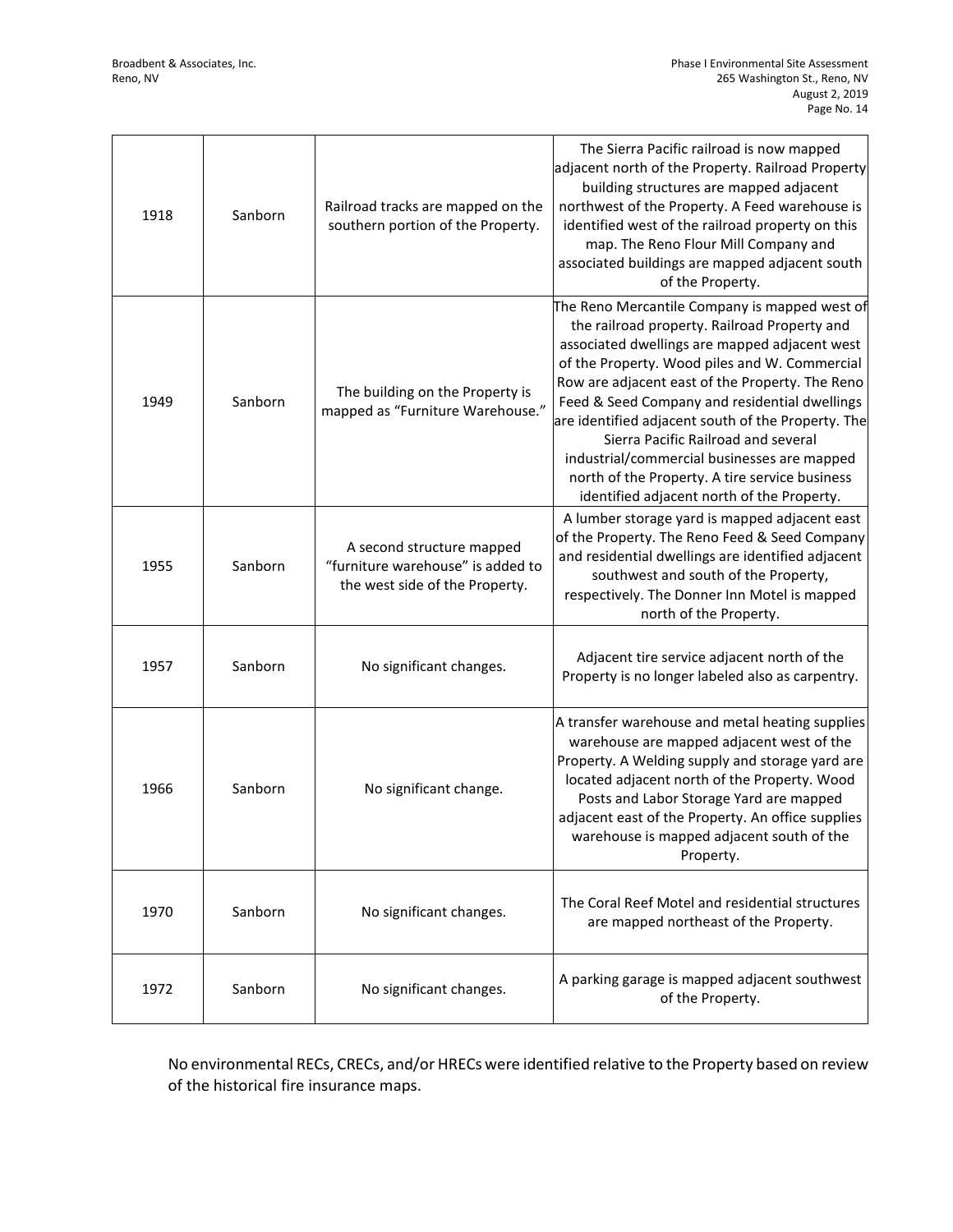#### $4.4.4$ City Directories

City directories have been published for cities and towns across the US since the 1700s. Originally a list of residents, the city directory developed into a sophisticated tool for locating individuals and businesses in a particular urban or suburban area. Twentieth-century directories are generally developed into three sections: a business index, a list of resident names and addresses, and a street index. With each address, the directory lists the name of the resident or, if a business is operated from this address, the name and type of business (if unclear from the name). While city directory coverage is comprehensive for major cities, it may be less comprehensive for rural areas and small towns.

Broadbent requested EDR to provide a search of available historic city directories that may list the Property. EDR researched Polk's City Directories for non-sequential years beginning in 1932 and up to 2014. It should be noted that residential addresses within the unincorporated portions of counties were typically not included within city directories. City Directory results are included in Appendix D. Results of this search yielded the following information:

**265 Washington St.** – The Property address of 265 Washington St. appears in the EDR Digital Archive and Polk City Directory as 'Hay Deloa W., Hay Pamela R., Hay Scott M., Hay Steven L., Hay Wendy S.' in 2005 and as 'Apex Products Inc.' in 2000, 1995, 1992, 1986, 1981.

There were no listings for the street address in the EDR Digital Archive's or Polk's City Directory for the years 2014, 2010, 1976, 1971, 1968, 1964, 1960, 1932.

No environmental RECs, CRECs, and/or HRECs were noted relative to the Property based on review of the historical city directories.

## **4.5** Other Environmental Records

Broadbent conducted a file review on the nearby site identified as Oppio Ranches LLC (Facility ID No. 4-000329). As discussed in Section 4.2, this site was listed on the SHWS database as a result of a gasoline release which affected soil at the site. During demolition of the site's gas station dispenser canopy, petroleum hydrocarbon impacted soils were found during excavation of the canopy's footings. The petroleum hydrocarbon release at this site was reported to the NDEP on April 3, 2018. NDEP assigned spill report #180403-01 to the Property. Copies of NDEP and WCHD files regarding this release are provided in Appendix E.

As of the date of this report, remedial action is being conducted (by the applicable responsible party) to address the release. WCHD is overseeing the remediation of this release. Given that thisrelease appears to only affect soil at the site, and that the applicable responsible party is currently addressing the release with oversight from the WCHD, the potential for environmental impact to the Property appears to be low.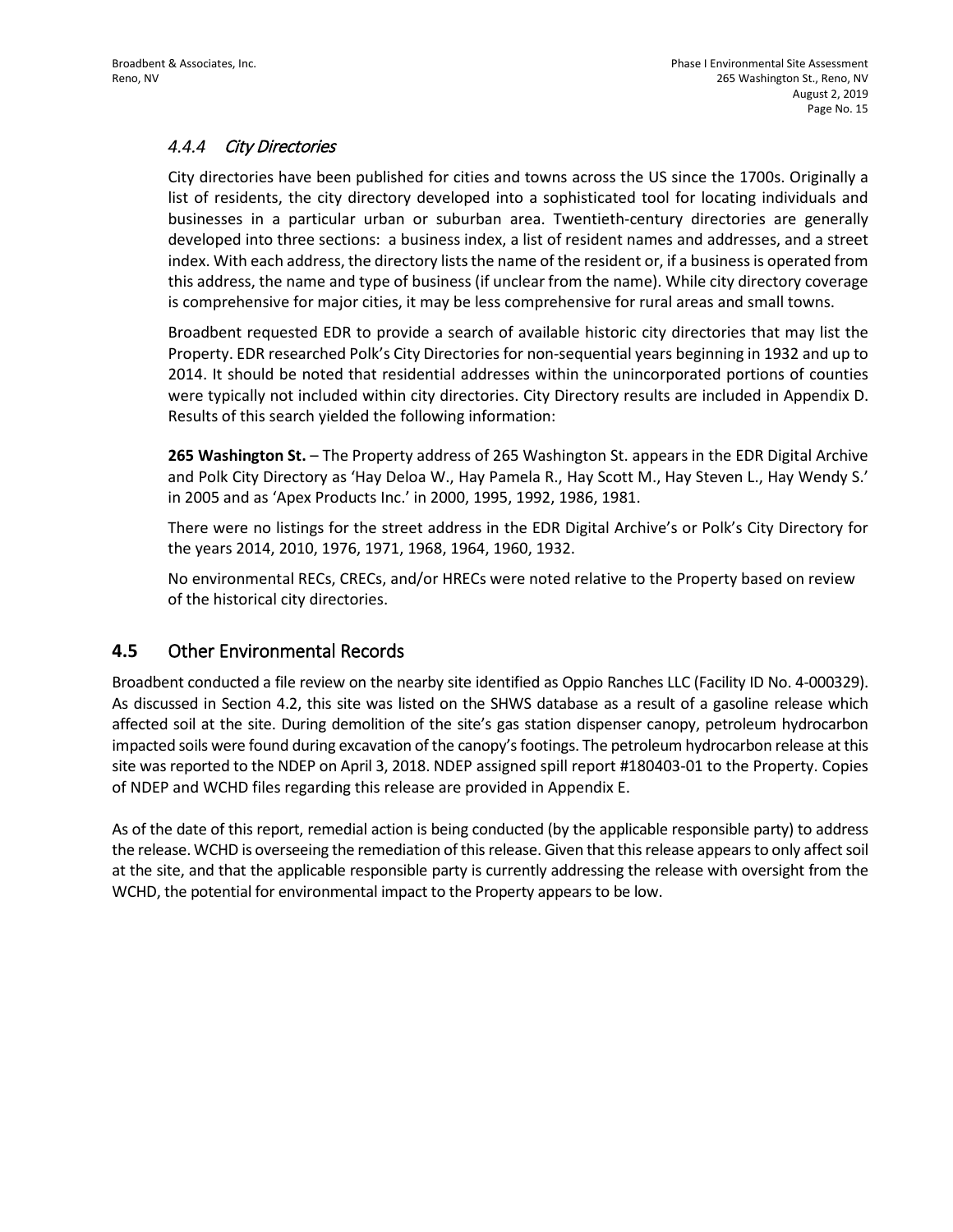## **Section 5: Site Reconnaissance**

Mr. Brandon Reiff of Broadbent conducted a site reconnaissance of the Property on May 24, 2019 as discussed below. The weather was sunny and warm. Photographs of the Property and vicinity taken during the site reconnaissance are provided within Appendix F.

## **5.1** Hazardous Substances in Connection with Identified Uses

No hazardous substances or petroleum products in connection with current identified uses were observed within the boundaries of the Property during the site reconnaissance. No hazardous substances or petroleum products in connection with current identified uses were observed on properties adjoining the Property when observed from the Property or publicly accessible areas. As such, no RECs from hazardous substances or petroleum products in connection with current identified uses were known to be present on the Property at the time of the reconnaissance.

## **5.2** Hazardous Substance and Unidentified Substance Containers

No hazardous substance, unidentified substance, or petroleum products containers were observed within the boundaries of the Property during the site reconnaissance. No hazardous substance, unidentified substance, or petroleum product containers were observed on properties adjoining the Property when observed from the Property or publicly-accessible areas. As such, no RECs from hazardous substance or unidentified substance containers were known to be present on the Property at the time of the reconnaissance.

## **5.3** Storage Tanks

No evidence of existing or historic storage tanks, vent pipes, fill pipes, or access ways indicating USTs or ASTs was observed within the boundaries of the Property during the site reconnaissance or records review. No evidence of storage tanks was observed on properties adjoining the Property when observed from the Property or publicly-accessible areas. As such, no RECs from storage tanks were known to be present on the Property at the time of the reconnaissance.

## **5.4** Polychlorinated Biphenyls

Polychlorinated biphenyls (PCBs) are a class of stable compounds that are toxic to the liver and are linked to cancer. The US EPA considers PCBs a Priority Pollutant under the Clean Water Act. The maximum contaminant level of PCBs allowed in drinking water is 0.5 parts per billion (ppb). Due to PCBs' toxicity and classification as a persistent organic pollutant, the United States prohibited the manufacture of PCBs after July 1, 1979 in the Toxic Substances Control Act (TSCA) of 1976. Until then, PCBs were widely used as coolant and dielectric insulating fluids for oil-filled electrical transformers and capacitors (such as those used in ballasts of old fluorescent and high-intensity discharge lights). PCBs were also used as plasticizers in paints and cements, stabilizing additives in flexible polyvinyl chloride (PVC) coatings of electrical wiring and electronic components, pesticide extenders, cutting oils, reactive flame retardants, lubricating oils, vacuum pump fluids, hydraulic fluids, and sealants for caulking in schools and commercial buildings.

Although manufacture was prohibited after 1979, PCBs already in commerce continued to be allowed in "totally enclosed uses" such as transformers and capacitors. Due to their extended working life, some oil-filled electrical equipment may still contain PCBs. The US EPA considers a product to be "PCB-Contaminated" if the oil contains between 50-500 parts per million (ppm), and to be a PCB product if more than 500 ppm. After July 1, 1979 and through 1998, the US EPA required new oil-filled electrical equipment to be marked "No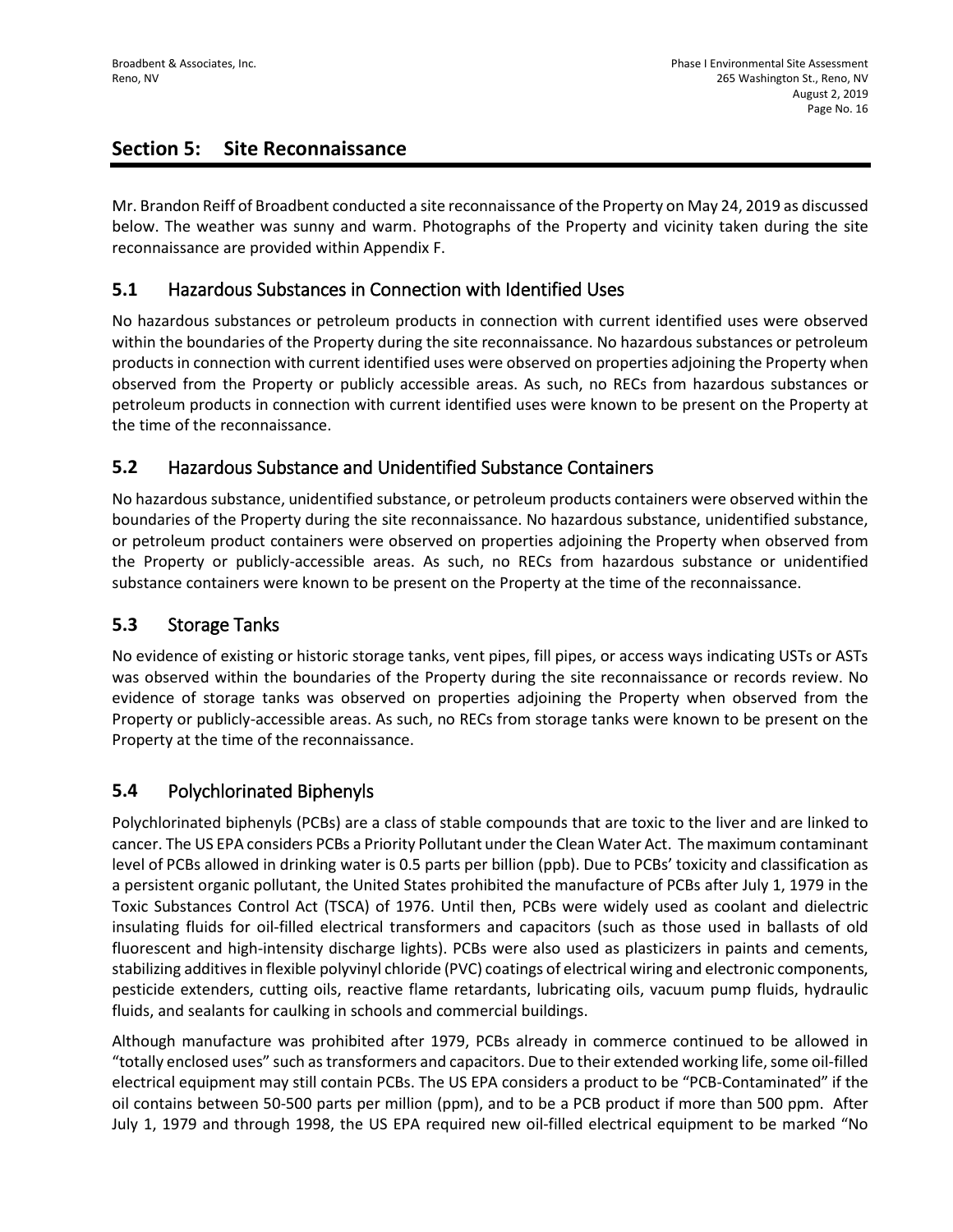PCBs." If an item is not so labeled, and no information is available as to the date of manufacture, an item might be assumed to contain PCBs until proven otherwise. PCB content may or may not be a matter of record with equipment or transformers belonging to a utility company.

No indication of leaks or releases from electrical equipment was observed during the site visit. No verifiable RECs, CRECs, and/or HRECs associated with PCBs were observed or known to be present on the Property at the time of the site reconnaissance.

## **5.5** Odors, Pools of Liquid

No pools of liquids and/or standing surface water were observed within the boundaries of the Property during the site reconnaissance. No strong, pungent, or noxious odors were noted during the site reconnaissance. No odors, pools of liquid, or standing surface water were observed on properties adjoining the Property when observed from the Property or publicly-accessible areas. As such, no RECs associated with potential odors, pools of liquid, or standing surface water were known to be present on the Property at the time of the site reconnaissance.

## **5.6** Pits, Ponds, Lagoons

No pits, ponds, or lagoons were observed within the boundaries of the Property during the site reconnaissance. No pits, ponds, or lagoons were observed on properties adjoining the Property when observed from the Property or publicly-accessible areas. As such, no RECs from pits, ponds, or lagoons were known to be present on the Property at the time of the reconnaissance.

## **5.7** Stained Soil/Pavement, Stressed Vegetation

Stained pavement was observed within the boundaries of the Property during the Property reconnaissance. However, the pavement staining was observed to be limited to paved vehicle parking areas and did not appear to affect non-paved surfaces. Additionally, stressed vegetation was not observed on the Property or properties adjoining the Property when observed from the Property or publicly-accessible areas. As such, no RECs from stressed vegetation or stained pavement were observed to be present on the Property at the time of site reconnaissance.

## **5.8** Indications of Solid Waste Disposal

Solid waste generated at the Property is disposed of in commercial dumpsters or recycled. An independent solid waste disposal/recycling contractor removes waste from the Property. No evidence of illegal dumping of solid waste was observed during the site reconnaissance. As such, no RECs from solid waste disposal were known to be present on the Property at the time of the reconnaissance.

### **5.9** Water, Storm Water, and Wastewater

Evidence of constructed storm water management drainage channels was observed along Washington St. east of the Property. No evidence of on-site current or historic water supply wells, constructed storm water management systems, or historic wastewater systems was observed within the boundaries of the Property during the Property reconnaissance or discovered during interviews or records review. As such, no RECs from water, storm water, or wastewater were known to be present on the Property at the time of the reconnaissance.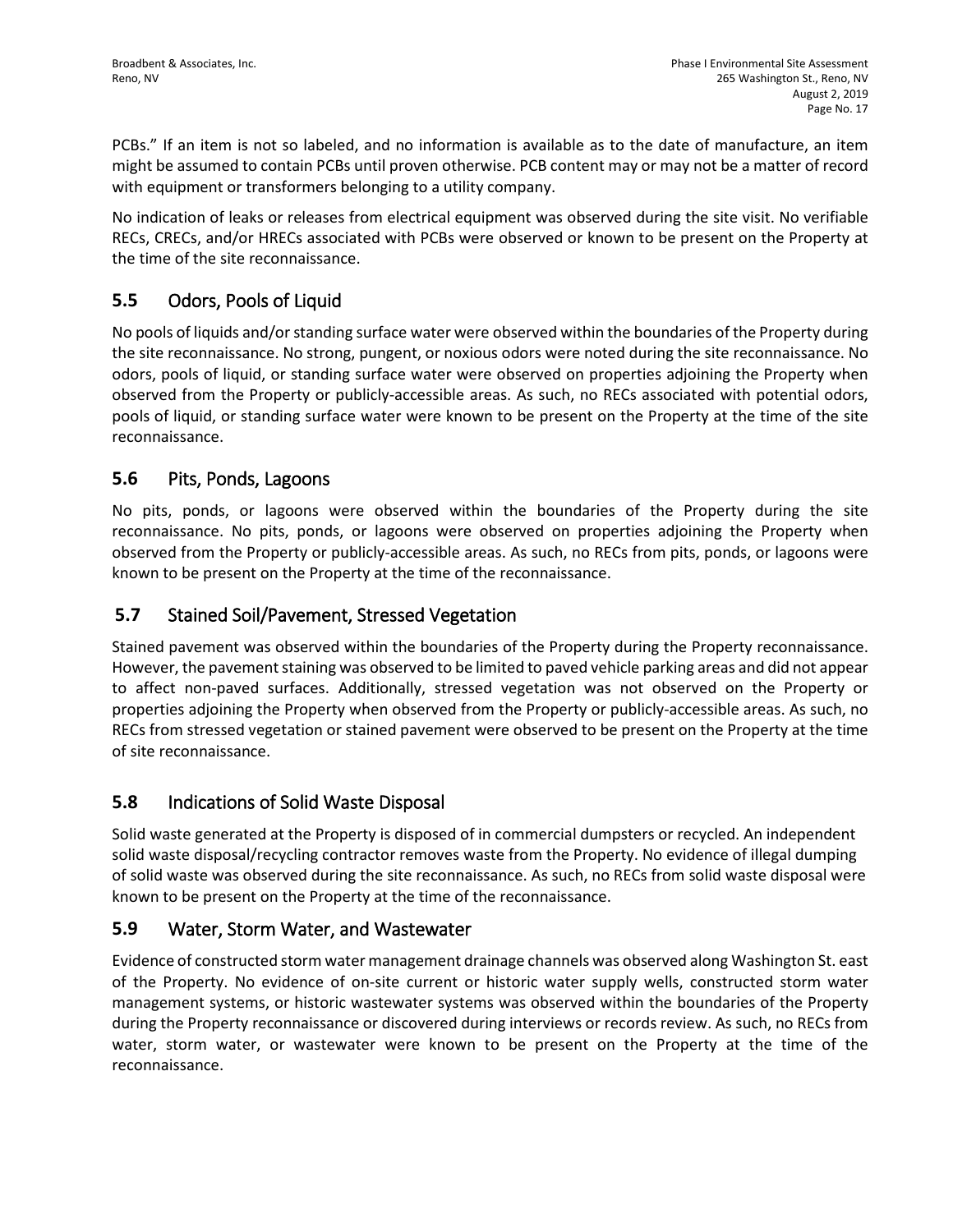## **5.10** Asbestos-Containing Material

Asbestos containing material (ACM) is commonly found in buildings constructed prior to the 1980s. Since the buildings on the Property were constructed in 1977 and 1947 the potential exists for ACM. Regarding ACMs for the buildings, there is the potential for cement/concrete, pipe insulation, drywall office walls, floor tiles/sheeting, etc… to contain ACMs. Subsequently, RECs associated with ACM are identified for the Property based on the following:

- Potential for presence of ACMs;
- Unknown condition of structural materials potentially containing ACMs; and
- Undetermined future use or demolition of the existing structure on the Property.

For ACM, should renovation and/or demolition activities be undertaken, then it is recommended that an Asbestos Demolition/Renovation Survey be completed and that all ACM that will be impacted by the demolition and/or renovation be properly abated to comply with federal and state regulations.

### **5.11** Lead-Based Paint

Lead based paint (LBP) is a hazard in residential properties constructed prior to 1978. Since the existing buildings were constructed in 1977 and 1947 the potential for LBP exists. Subsequently, RECs associated with LBP are identified for the Property based on the following:

- Potential for presence of LBP;
- Unknown condition of structural materials potentially containing LBP; and
- Undetermined future use of the existing structure on the Property

For LBP, it is recommended that any area to be disturbed be checked prior to disturbance to be in compliance with Nevada lead regulation requirements.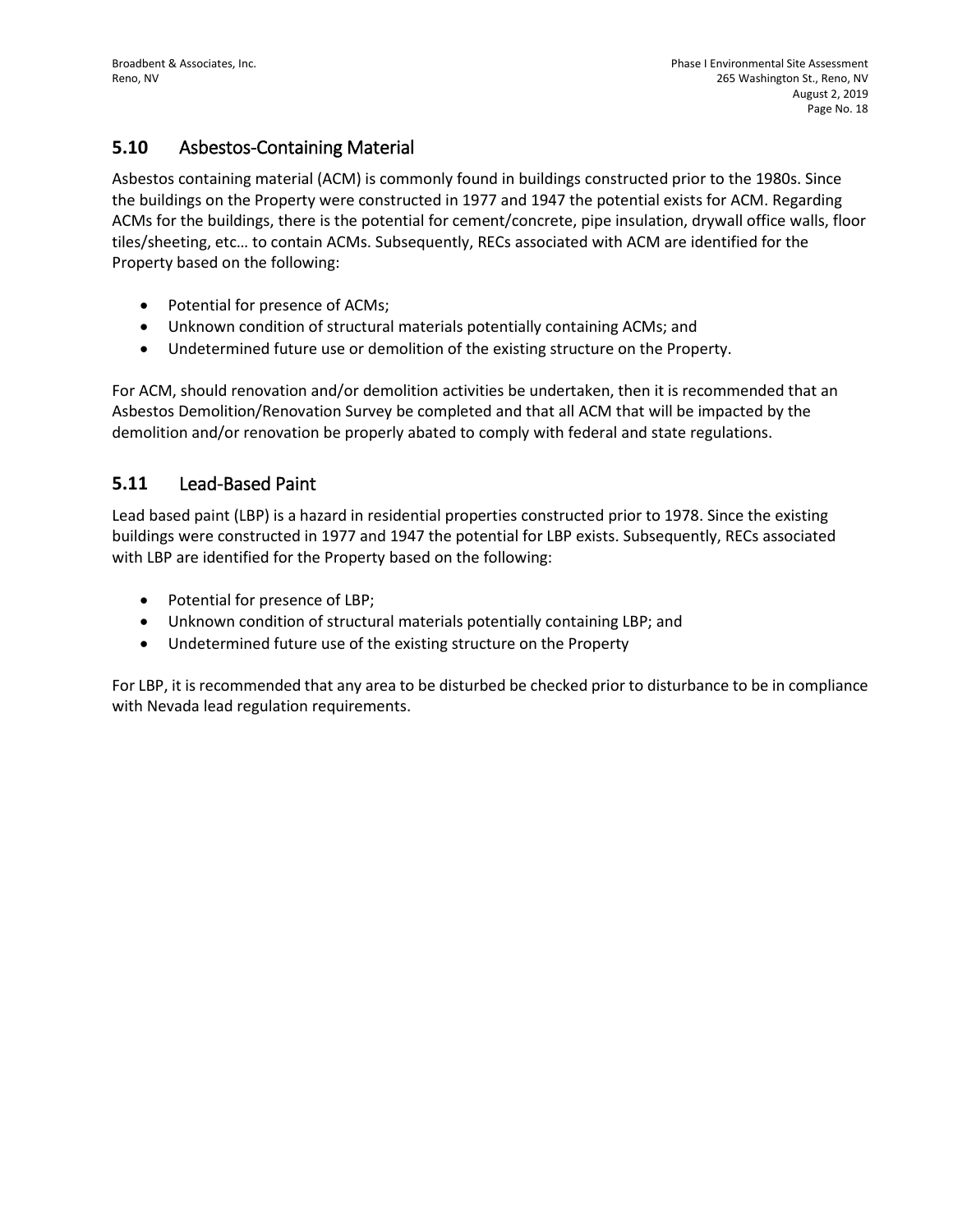## **Section 6: Interviews**

The following interviews were conducted in accordance with the requirements of ASTM E1527-13.

### **6.1** Interviews with Past and Present Owners and Occupants

Interviews were conducted with the following individuals. User-Provided Information Questionnaires completed by the interviewees are provided in Appendix B.

| <b>Role</b>     | <b>Title</b>      | <b>Name</b>    | Company      | <b>Method</b> | <b>Comments</b>                                                                                           |
|-----------------|-------------------|----------------|--------------|---------------|-----------------------------------------------------------------------------------------------------------|
| <b>ESA User</b> | Property<br>Agent | Ms. Lori Miles | City of Reno | Questionnaire | No known environmental<br>liens or contamination.<br>Recommendation for a<br>"future on the hook letter." |

A spreadsheet provided by the City of Reno indicates the Property has a recommendation for a "Future on the hook letter." The City of Reno and NDEP were contacted regarding the definition of this term. No further explanation/information of this term was provided by the City of Reno or NDEP. The spreadsheet is provided in Appendix B.

No RECs, CRECs, and/or HRECs were noted relative to the Property based on review of information gathered via interviews.

### **6.2** Interviews with State and/or Local Government Officials

The Washoe County Assessor's office was contacted. Documents reviewed at the Washoe County Assessor's online Property Assessment Database included a parcel map and supplemental site information. The structures on the Property were built in 1947 and 1977. The parcel consists of 0.194 acres. The owner of the property is listed as City of Reno. The APN of the site is identified as 011-640-07. The land use is listed as "Commercial-Industrial." The building(s) currently serve as a homeless overflow shelter.

Broadbent contacted the Nevada Division of Environmental Protection (NDEP) and Washoe County Health Department (WCHD) with regard to reported environmental issues at the Property. No environmental records were found in regard to the subject Property. Email confirmation from WCHD is provided in Appendix B.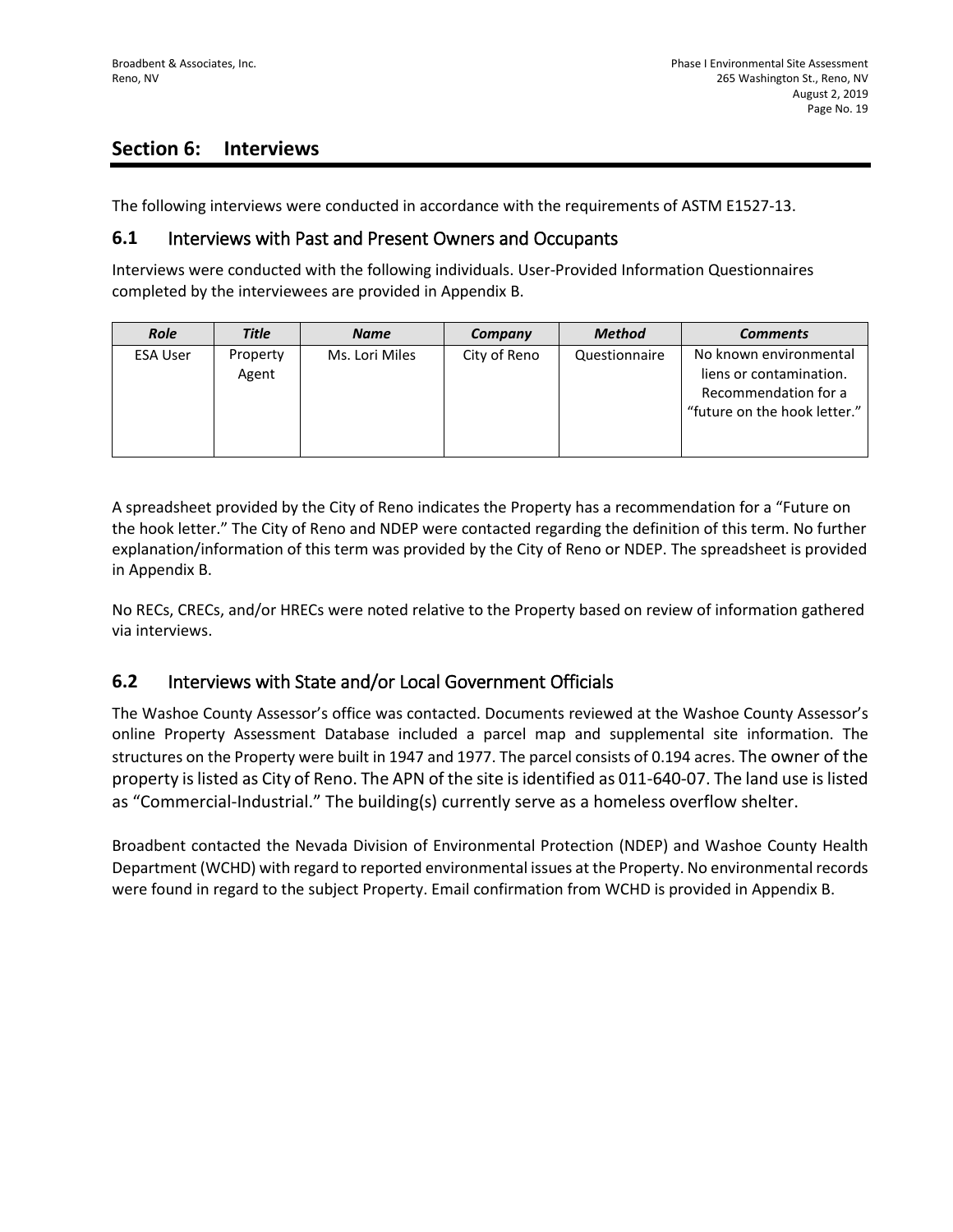## **Section 7: Data Gaps**

A data failure is failure to achieve the historical research objectives of ASTM E1527-13. A data gap is the incompleteness in activities required in this practice. The following data gaps occurred during conduct of this ESA: Recorded land title records were not provided by the client and County and City development records were not reviewed for the Property.

Based on the experience and good faith efforts of the environmental professionals responsible for conducting and reviewing this ESA, the above data gaps do not constitute a data failure and are not significant enough to affect identification of recognized environmental conditions on the Property.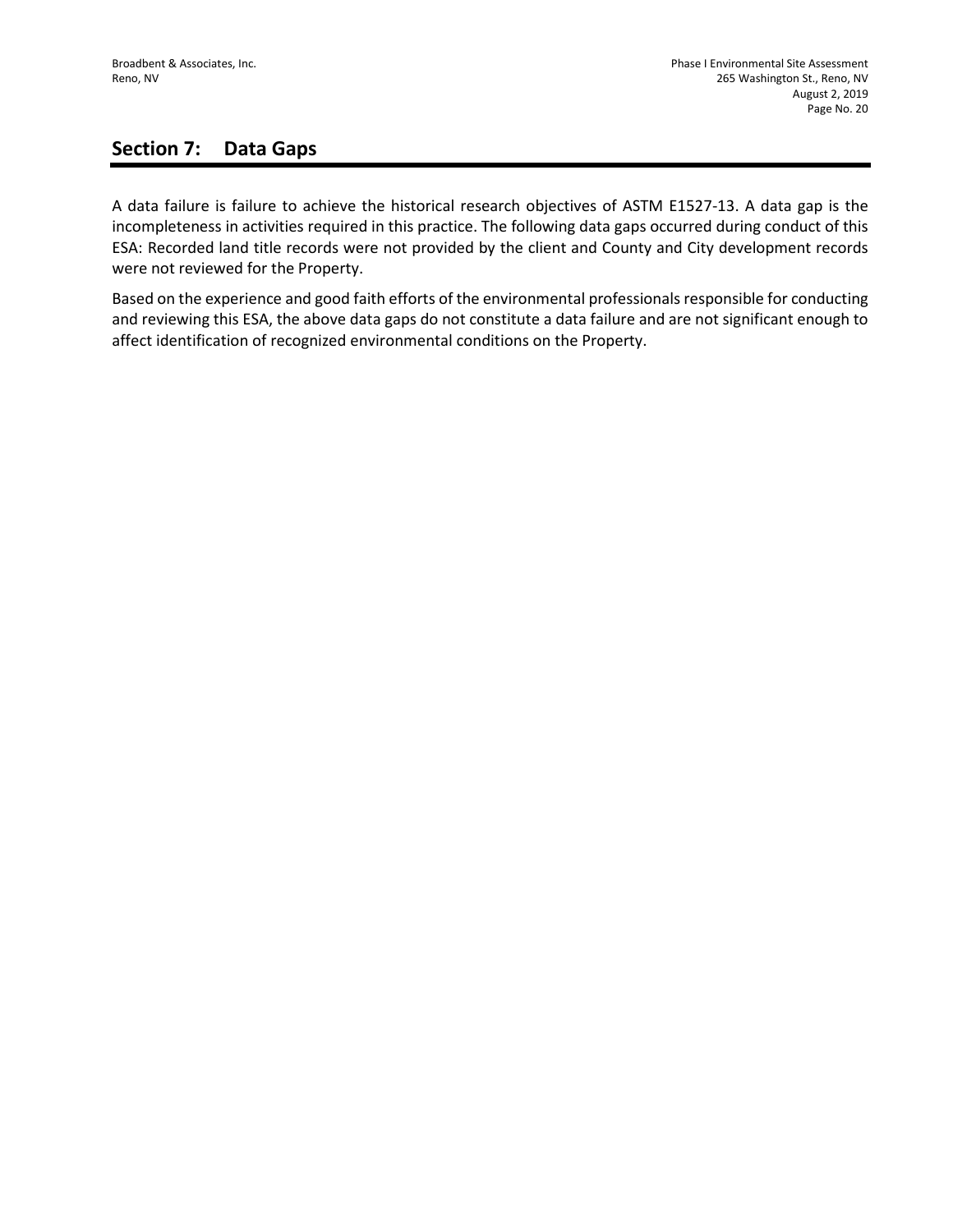# **Section 8: Findings**

Findings of the ESA have been discussed throughout the body of this report and are tabulated below.

| <b>Report Section</b> |                                            | <b>REC</b><br>(Y/N) | <b>CREC</b><br>(Y/N) | <b>HREC</b><br>(Y/N) | <b>De Minimis</b><br><b>Conditions</b><br>(Y/N) | <b>Comments</b>                                                                                                              |
|-----------------------|--------------------------------------------|---------------------|----------------------|----------------------|-------------------------------------------------|------------------------------------------------------------------------------------------------------------------------------|
| $\mathbf{2}$          | <b>Site Description</b>                    | Y                   | N                    | N                    | N                                               | <b>Homeless Overflow Shelter</b><br><b>RECs associated with ACM and LBP</b>                                                  |
| 3                     | <b>User-Provided</b><br><b>Information</b> | N                   | N                    | N                    | N                                               | <b>None</b>                                                                                                                  |
| 4                     | <b>Records Review</b>                      | N                   | N                    | N                    | N                                               | <b>None</b>                                                                                                                  |
| 5                     | <b>Site</b><br>Reconnaissance              | Y                   | N                    | N                    | Y                                               | De-Minimis Pavement staining related to<br>automobile parking and site operations<br><b>RECs associated with ACM and LBP</b> |
| 6                     | <b>Interviews</b>                          | N                   | N                    | N                    | N                                               | No known environmental contamination or<br>liens.                                                                            |

As indicated above, this assessment has revealed RECs in connection with the Property. RECs associated with ACM and LBP are identified for the Property based on the following:

- Age of the building and the potential for presence of ACMs and/or LBP;
- Unknown condition of structural materials potentially containing ACMs and/or LBP; and
- Undetermined future use of the existing structure on the Property.

For ACM, should renovation and/or demolition activities be undertaken, then it is recommended that an Asbestos Demolition/Renovation Survey be completed and that all ACM that will be impacted by the demolition and/or renovation be properly abated to comply with federal and state regulations.

For LBP, it is recommended that any area to be disturbed be checked prior to disturbance to be in compliance with Nevada lead regulation requirements.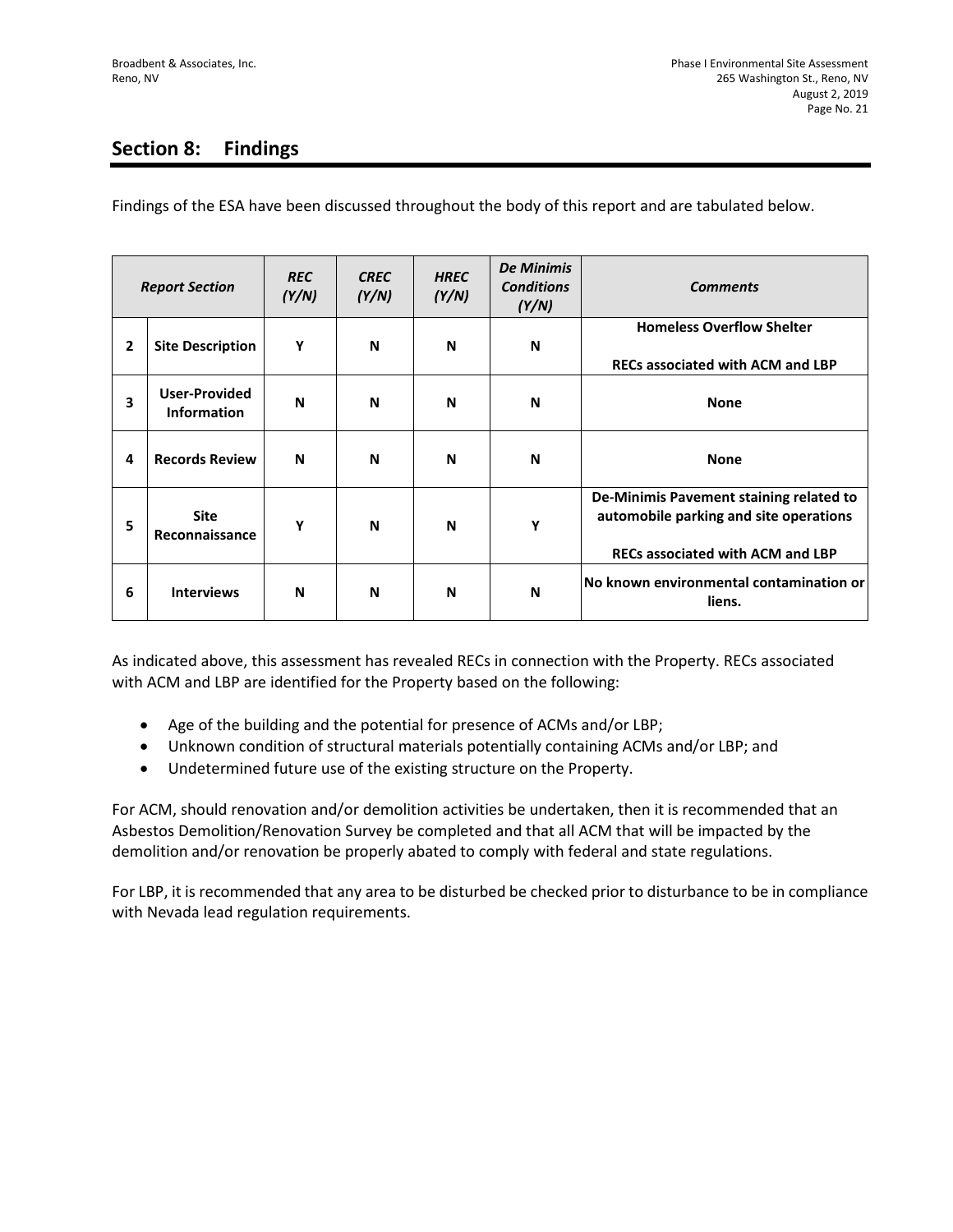## **Section 9: Conclusion**

Broadbent has conducted this ESA in conformance with the scope and limitations of ASTM Practice E1527-13 for the Property located at 265 Washington St., Reno, NV. Exceptions to, or deviations from, this practice are described in Section 1.4 of this report.

This assessment has revealed recognized environmental conditions in connection with the Property. RECs associated with ACM and LBP are identified for the Property based on the following:

- Age of the building and the potential for presence of ACMs and/or LBP;
- Unknown condition of structural materials potentially containing ACMs and/or LBP; and
- Undetermined future use of the existing structure on the Property.

For ACM, should renovation and/or demolition activities be undertaken, then it is recommended that an Asbestos Demolition/Renovation Survey be completed and that all ACM that will be impacted by the demolition and/or renovation be properly abated to comply with federal and state regulations.

For LBP, it is recommended that any area to be disturbed be checked prior to disturbance to be in compliance with Nevada lead regulation requirements.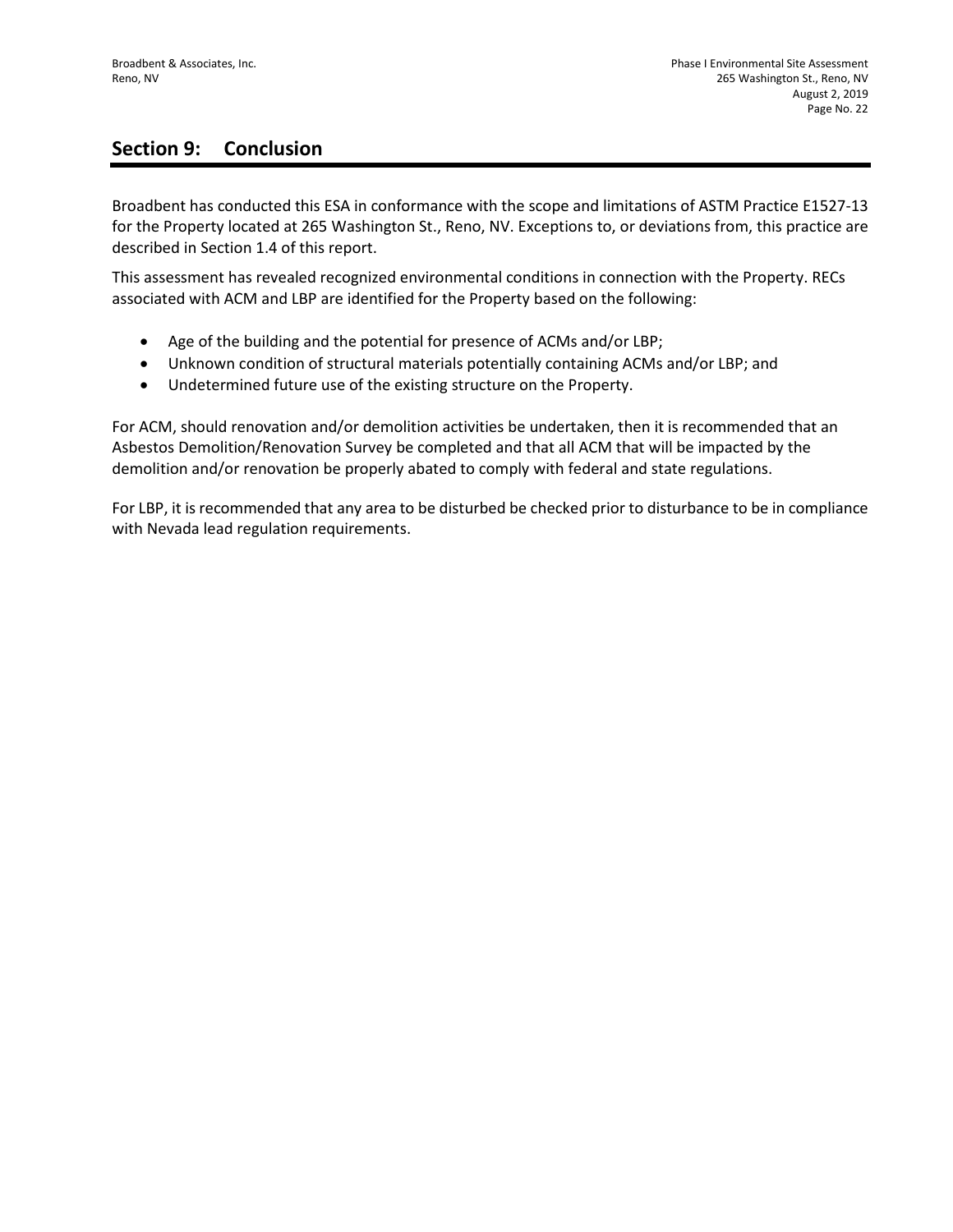## **Section 10: Limitations & Exceptions of Assessment**

Broadbent prepared this report for the exclusive use of NDEP and the City of Reno. This ESA is based on review of the site description, User-provided information, readily ascertainable environmental records, and results of site reconnaissance and interviews. This ESA was conducted in accordance with generally accepted environmental practices and procedures, as of the date of the report. Reputable environmental professionals practicing in this or similar localities conducted the services employing a degree of care and skill ordinarily exercised under similar circumstances. Findings and conclusions were made using methodologies employed per ASTM International Practice E1527-13 described by ASTM International as representing good commercial and customary practice for conducting an ESA of a property for the purpose of identifying RECs. No other warranties are implied or expressed.

No environmental sampling and associated analyses were undertaken for this ESA report. It is possible that variations in conditions could exist beyond points explored in this investigation.

This report represents professional opinion and judgment, which are dependent upon information obtained during the performance of consulting services. Environmental conditions may exist at the Property that cannot be identified. Conclusions are based, in part, on information supplied by others, the accuracy or sufficiency of which may not be independently reviewed. No investigation can be thorough enough to exclude the presence of hazardous materials at a given site; therefore, if no hazardous materials are identified during an assessment, such a finding should not be construed as a guarantee of the absence of such materials on a property, but rather the results of services conducted within project scope, cost, and other real limitations.

Opinions presented apply to conditions existing at the time services were conducted. Broadbent is unable to report on, or accurately predict events that may impact the Property following performance of the described services, whether occurring naturally or caused by the actions of others. Broadbent assumes no responsibility for conditions it is not authorized to investigate or conditions not generally recognized as environmentally unacceptable at the time services are conducted. Broadbent is not responsible for change in applicable environmental standards, practices, laws, or regulations following performance of services.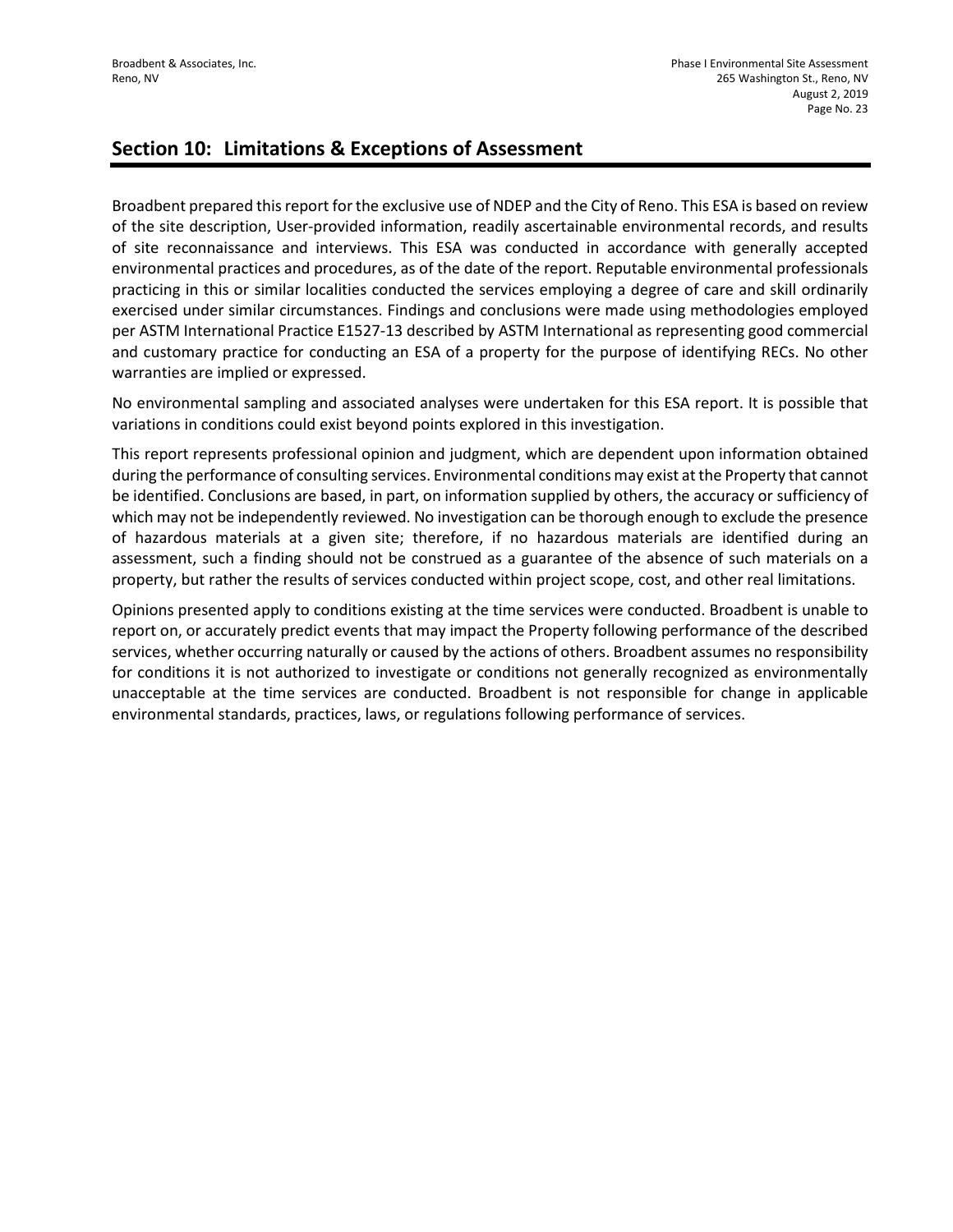## **Section 11: Certification Statement & Signatures**

As required by 40 CFR Part 312.21(d), I declare that, to the best of my professional knowledge and belief, I meet the definition of an Environmental Professional as defined in §312.10 of this part. I have the specific qualifications based on education, training, and experience to assess a property of the nature, history, and setting of the subject Property. I have developed and conducted the all appropriate inquiries in conformance with the standards and practices set forth in 40 CFR Part 312. My qualifications as an Environmental Professional are presented within Appendix G.

### **BROADBENT & ASSOCIATES, INC.**

Signature:

But 199

|              | Name: Brandon Reiff         |
|--------------|-----------------------------|
|              | Title: Senior Geologist     |
|              | Date: <b>August 2, 2019</b> |
|              | Registration No.: 2300      |
| State of: NV |                             |